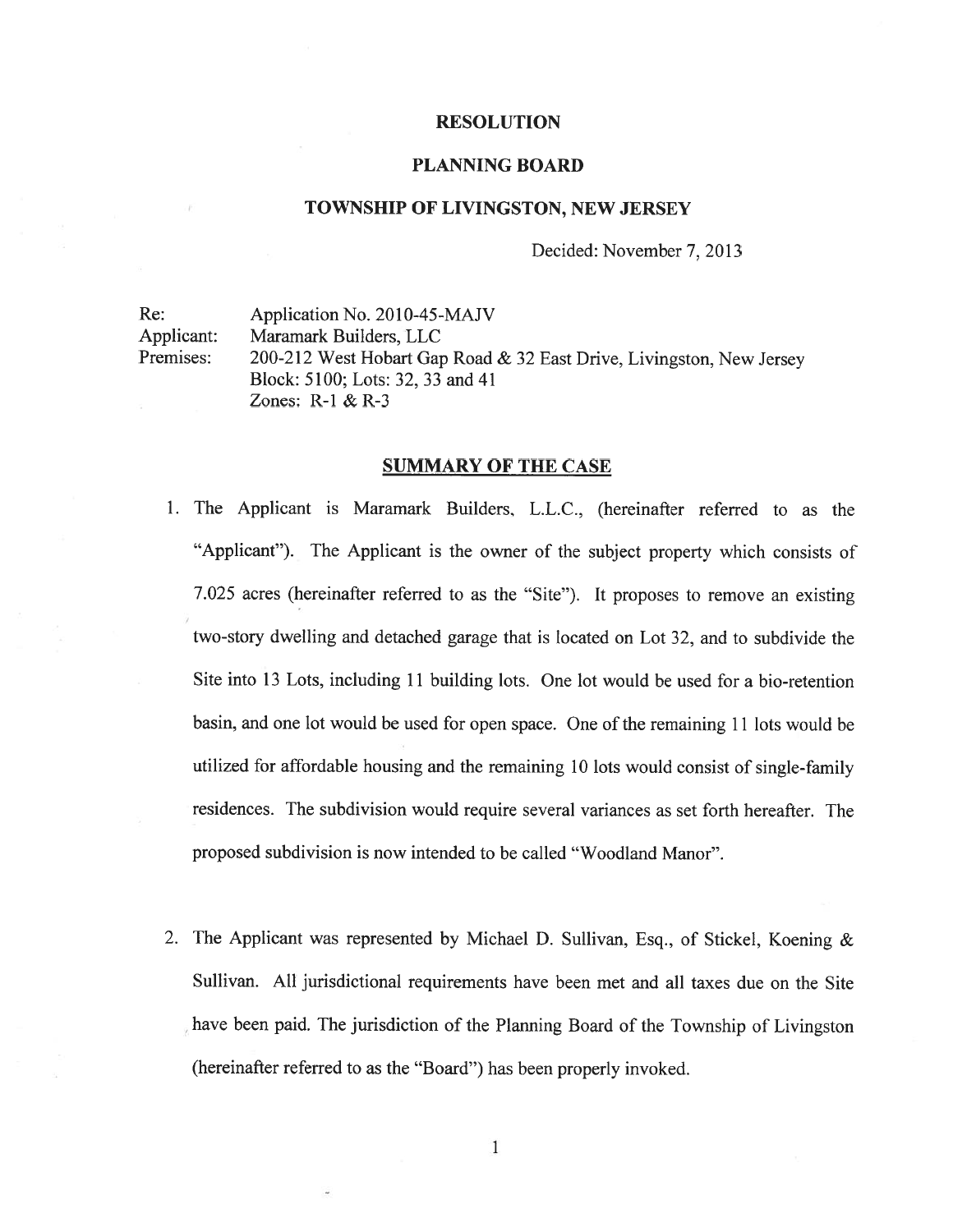- 3. Hearings were held before this Board on May 3, 2011, June 7, 2011. July 5, 2011, November 1. 2011, December 4, 2012, July 2. 2013, August 20, 2013. and September 10, 2013.
- 4. Testifying on behalf of the Applicant were:
	- a. Charles J. Stewart, admitted as an exper<sup>t</sup> in engineering and surveying.
	- b. Adrian P. Humbert. admitted as an exper<sup>t</sup> in planning.
- 5. <sup>A</sup> group of members of the public appeared, represented by Barry H. Evenchick, Esq.. of Walder, Hayden & Brogan, P.A., as objectors. They were Dana and Michael Miller, Joan and Charles Gruber, Sue and Steven Jager, Sage and John Blinderman, Marc Hirschberg, and Beth and Bob Waidron (collectively referred to hereinafter as the "Objectors").
- 6. Testifying on behalf of the Objectors was Peter G. Steck, admitted as an exper<sup>t</sup> in planning.
- 7. The Applicant had submitted an earlier and different application for subdivision which was denied by the Board by <sup>a</sup> Resolution adopted on November 1, 2005. That action was thereafter appealed by the Applicant, under Prerogative Writ, to the Superior Court of New Jersey Law Division. The Board agreed that the Applicant could return with <sup>a</sup> different application and that resulted in this matter, as well as in the withdrawal and dismissal by the Applicant of its appeal. <sup>A</sup> separate appea<sup>l</sup> was filed by objecting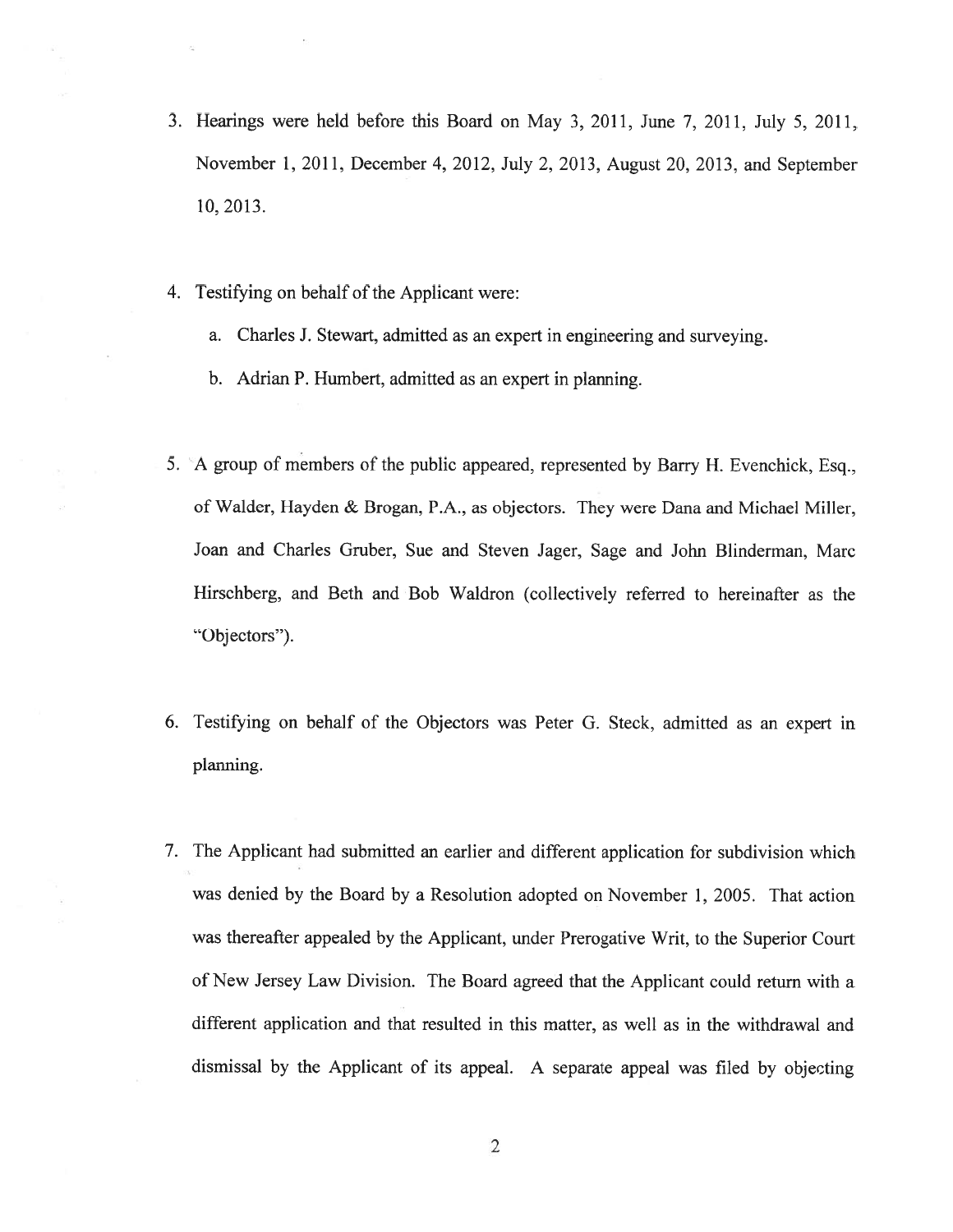neighborhood residents concerning the issuance of <sup>a</sup> wetlands permit by NJDEP. It resulted in affirmation of NJDEP's actions.

8. The original Subdivision Plat had proposed <sup>a</sup> duplex on Lot 32.01 containing two affordable housing units. The Plat presented to the Board prepared by GC Stewart Associates, Inc. dated March 2, 2011, with <sup>a</sup> final revision date of July 31, 2013, proposed <sup>11</sup> building lots of which of which all would contain market-rate single-family residences.

9. Other modifications to the Subdivision Plat were as follows:

A: Seven of the building lots would have front yard setbacks of 40-feet. One would have <sup>a</sup> setback of 40.04 feet and another lot would have one of 45.55 feet.

B: A sidewalk would be installed only on the easterly side of the new street, terminating between Lots 32.06 and 32.07.

C: <sup>A</sup> 48-inch high fence is proposed to surround the detention basin. Plantings would not be provided on the street side of the fence.

E: <sup>A</sup> final tree removal <sup>p</sup>lan submitted showed <sup>273</sup> trees removed and <sup>188</sup> propose<sup>d</sup> <sup>p</sup>lantings; which is 451 fewer Replacement Trees than required by the Trees Ordinance. F: Lots 32.02. 32.03, 32.04, 32.05, 32.06 and 32.08 would have front-loading garages. G: The size of the proposed lots would be as follows:

| <b>Lot Number:</b> | <b>Square Footage:</b> |
|--------------------|------------------------|
| 32.01              | $15,118$ square feet   |
| 32.02              | 23,061 square feet     |
| 32.03              | 23,425 square feet     |
| 32.04              | 17,235 square feet     |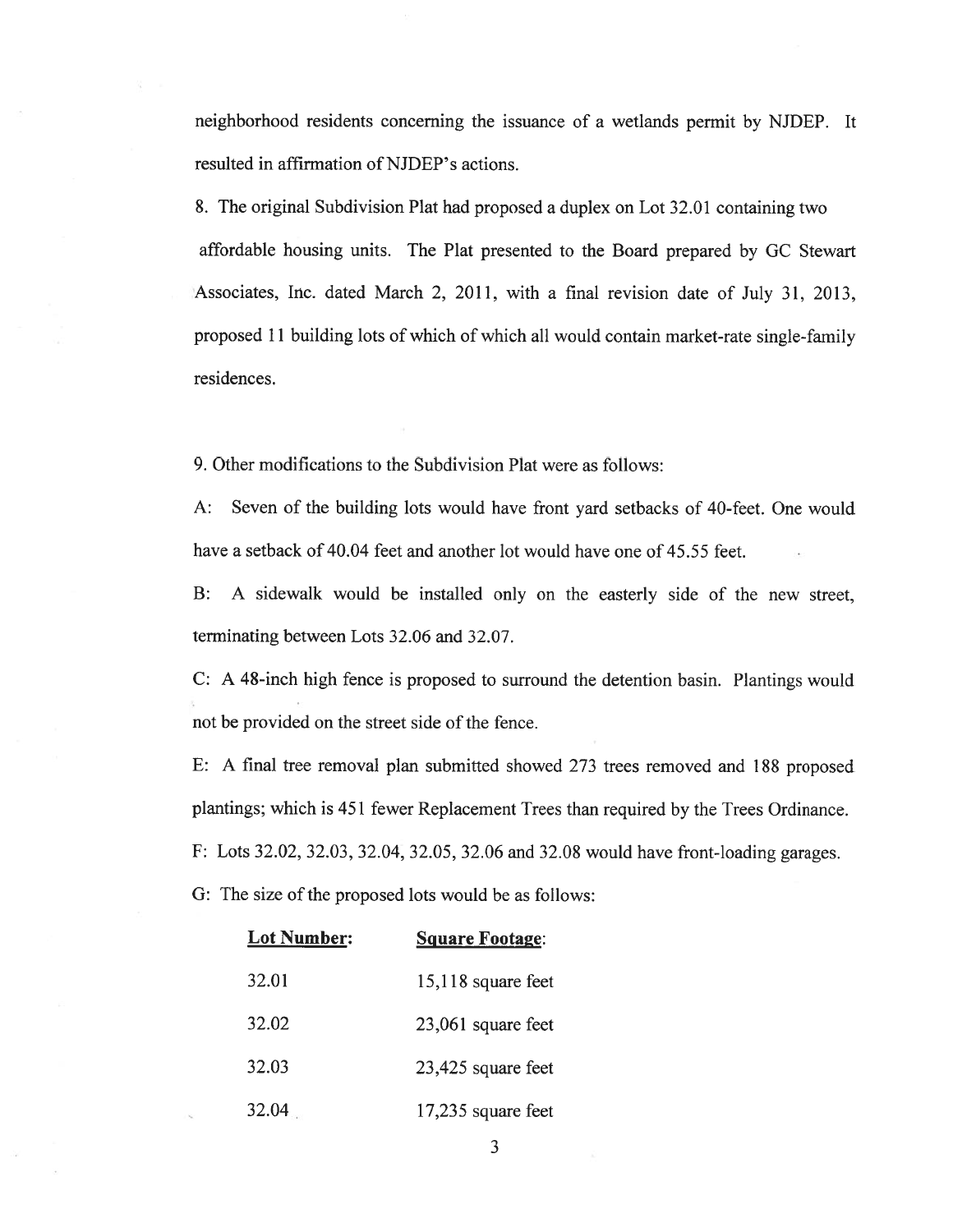| 32.05 | 15,016 square feet                                             |
|-------|----------------------------------------------------------------|
| 32.06 | 16,854 square feet                                             |
| 32.07 | $21,216$ square feet $(20,919)$ square feet within 150-feet of |
|       | front ROW line)                                                |
| 32.08 | 17,978 square feet                                             |
| 32.09 | 15,069 square feet                                             |
| 32.10 | 15,133 square feet                                             |
| 32.11 | 16,350 square feet                                             |
| 32.12 | 35,962 square feet (23,486 square feet within 150-feet of      |
|       | street ROW line). This land-locked lot would be                |
|       | dedicated for open space and be accessible only by a 6-        |
|       | foot wide right-of-way between Lots 32.06 and 32.07.           |

All lots are conforming as to minimum lot size required under the Township Code (hereinafter referred to as the "Code"), excep<sup>t</sup> for proposed Lot 32 which will have the bio-detention basin, and proposed Lots 32.01 and 32.11.

10. The subdivision would include the creation of <sup>a</sup> new roadway approximately 28-feet in width and 770 feet in length, ending in <sup>a</sup> cul-de-sac. The length of the cul-de-sac roadway is within RSIS standards.

11. Proposed Lot 32 is located entirely within the R-1 Zone. Lots 32.01 and 32.11 are each split between the R-1 and R-3 Zones. All of the remaining subdivided lots would be in the R-3 Zone.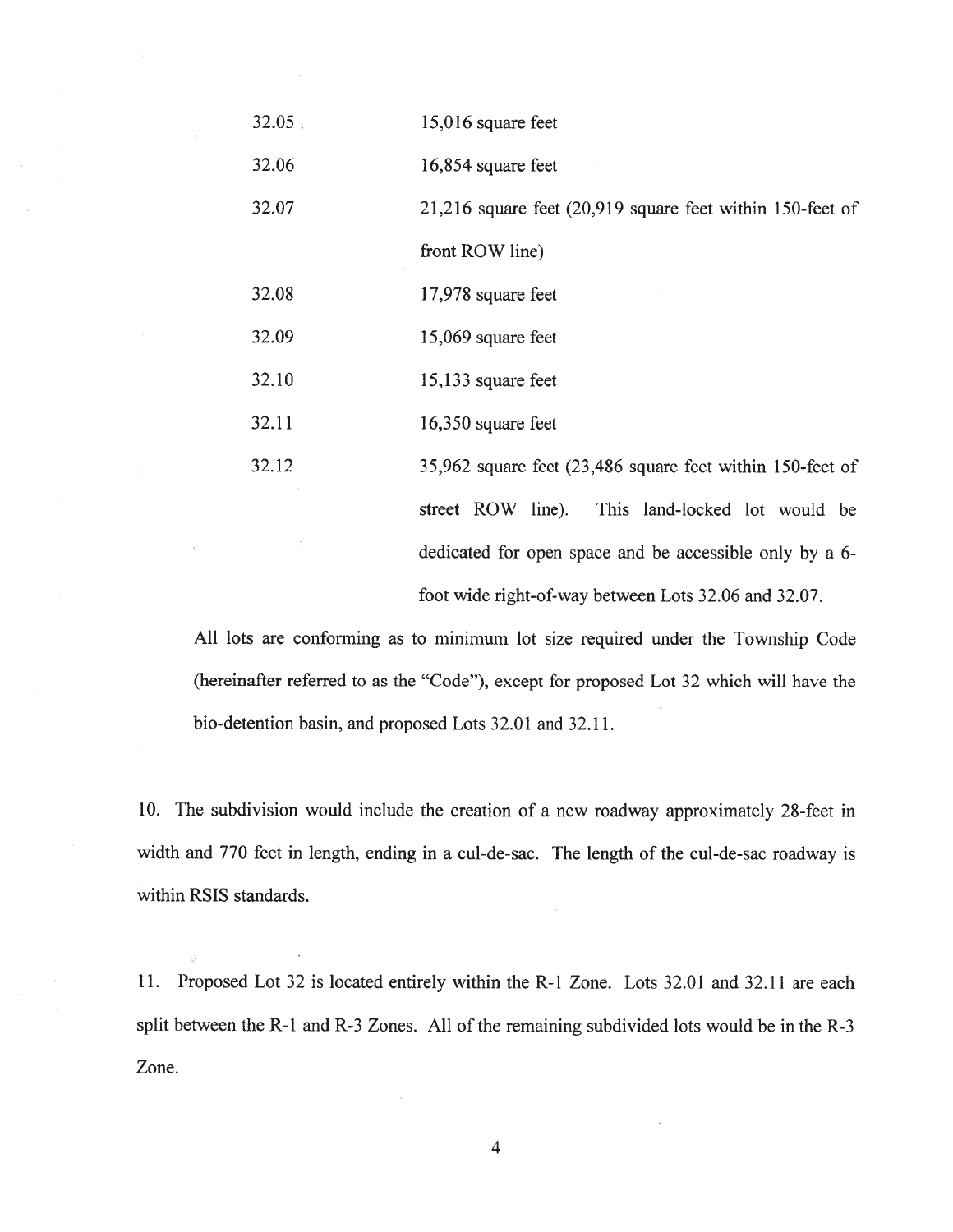12. A number of variances were requested as set forth on Schedule A annexed hereto.

13. The Applicant also requested design waivers as follows:

A: Code §170-73.A.(8) requires all lots to have full frontage on an approve<sup>d</sup> street. Lot 32.12 will have no frontage on <sup>a</sup> street and <sup>a</sup> full waiver is requested. This reques<sup>t</sup> is made because the lot will be dedicated for conservation and access will be had through an easement to be established on Lots 32.06 and 32.07 that are between it and the street. B: Code §170-73.A.(8) also requires all sidelines to be substantially at right angles to street lines or radial to curved street lines. For Lots 32.05, 32.06 and 32.07 waivers from said requirement are requested for their shared sidelines. The gran<sup>t</sup> of the deviation is appropriate due to the topography of the Site and is appropriate to the design and development proposed.

14. The Applicant originally propose<sup>d</sup> to meet the affordable housing requirement generated by the development by constructing <sup>a</sup> duplex residence on Lot 32.01 that would be compatible in appearance with the single-family houses. Both duplex units would be restricted to persons who meet the Affordable Housing Guidelines issued by the State of New Jersey. After consultation with the Objectors. the Applicant amended its proposa<sup>l</sup> to provide for <sup>a</sup> single-family market—rate house on Lot 32.01 with the affordable housing obligation to be met off-site through <sup>a</sup> separate agreemen<sup>t</sup> to be reached with the Township.

15. The Board received and considered <sup>a</sup> number of reports; including the repor<sup>t</sup> of the Applicant's <sup>p</sup>lanning expert, the repor<sup>t</sup> of the Objector's <sup>p</sup>lanning expert, the reports of the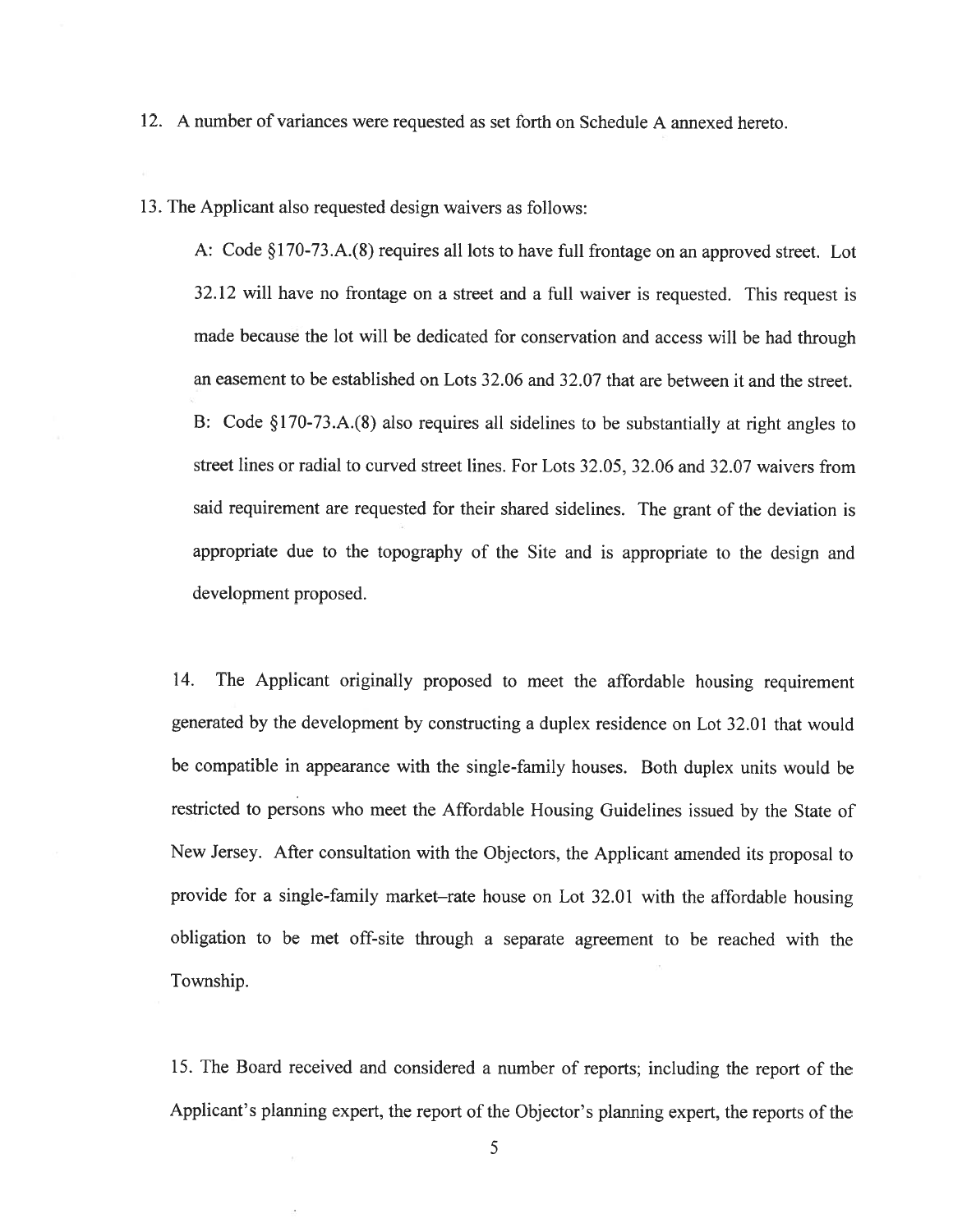Township Engineer, repor<sup>t</sup> from the Board's planning consultant, Jessica L. Giorgianni, and the report of the Township's Affordable Housing consultant, Megan York.

### FINDINGS OF FACT & CONCLUSIONS OF LAW

- 1. The Applicant has satisfied the statutory and code requirements for <sup>a</sup> major subdivision. The Site shall be subdivided into 13 lots to be designated as Lots 32, 32.01, 32.02, 32.03, 32.04, 32.05, 32.06, 32.07, 32.08, 32.09, 32.10, 32.11, and 32.12; each with the areas and setbacks as set forth on the record by the Applicant's witnesses, and as more particularly described on the Subdivision Plats and in paragraph 9.G above. The proposed subdivision is now intended to be called "Woodland Manor".
- 2. The Board hereby grants the variances set forth on Schedule A annexed hereto for the reasons set forth further herein and as set forth on the record.
- 3. The Board finds that the subdivision and development of the property will result in substantial improvements to stormwater managemen<sup>t</sup> on the Site. The amount of water that will run offsite onto adjoining properties will be substantially reduced and primarily directed to collection in the proposed bio-detention basin by virtue of the drainage, underground <sup>p</sup>iping and above ground swales proposed by the Applicant.
- 4. The Board finds that the reduced front yard setbacks will result in larger rear yards that will enhance the privacy of the adjoining property owners as well as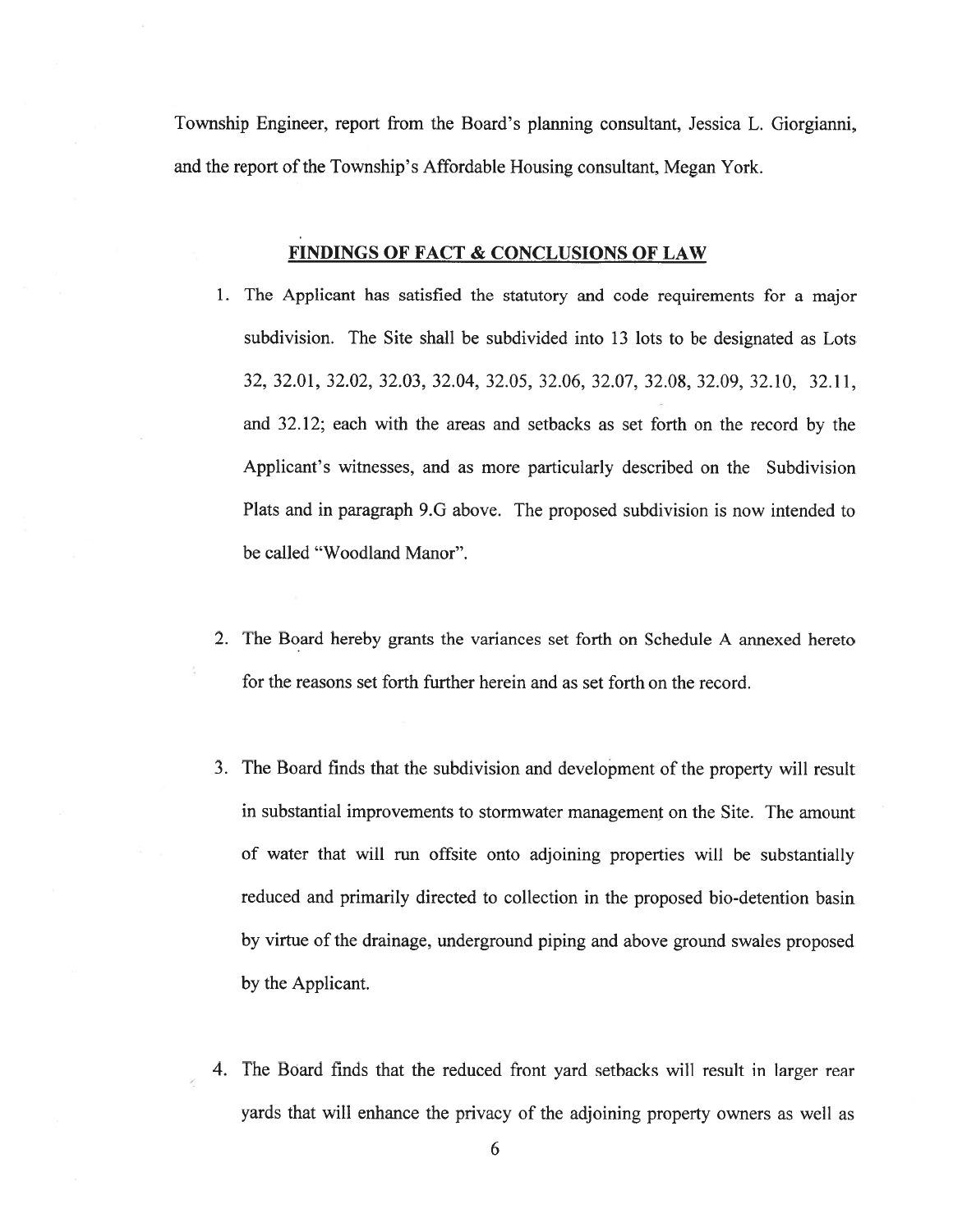that of occupants of the new homes, and represen<sup>t</sup> <sup>a</sup> better development scheme than would be required by ordinance. The Board finds that all the setback variances and lot size variances can be granted in that they presen<sup>t</sup> <sup>a</sup> better zoning scheme pursuan<sup>t</sup> to the provisions of N.J.S.40:55D-70.c.(2). The variances granted will permit the creation of <sup>a</sup> harmonious development, with appropriate use of land and appropriate preservation of open space. The variances will not create any detriment to the Zone Plan or Zoning Ordinance and will be consistent with the objectives of the Master Plan.

5. The Board finds that the propose<sup>d</sup> elimination of affordable housing units, by replacing the duplex with <sup>a</sup> single-family market-rate home, does not satisfy the affordable housing obligations of the Applicant. The Applicant shall construct <sup>a</sup> duplex on Lot 32.01 consistent with the original proposal submitted before the revision Applicant agreed to with the Objectors. The sale or rental of said units shall be in accordance with the Affordable Housing standards set forth by the State of New Jersey. The Board finds that the Applicant failed to provide any credible evidence that the Site is not suitable for the originally propose<sup>d</sup> affordable housing or that there is an alternative site available and suitable. No credible evidence was presented that <sup>a</sup> duplex house could not be designed as had been propose<sup>d</sup> by the Applicant to be compatible with the single-family homes propose<sup>d</sup> on the Site, or that there would be any significant additional cost burden on the Applicant if that house had two units rather than one, or that there would be any negative impact on the Objectors or any other neighboring properties resuhing from the construction of the duplex. The testimony of the Objectors'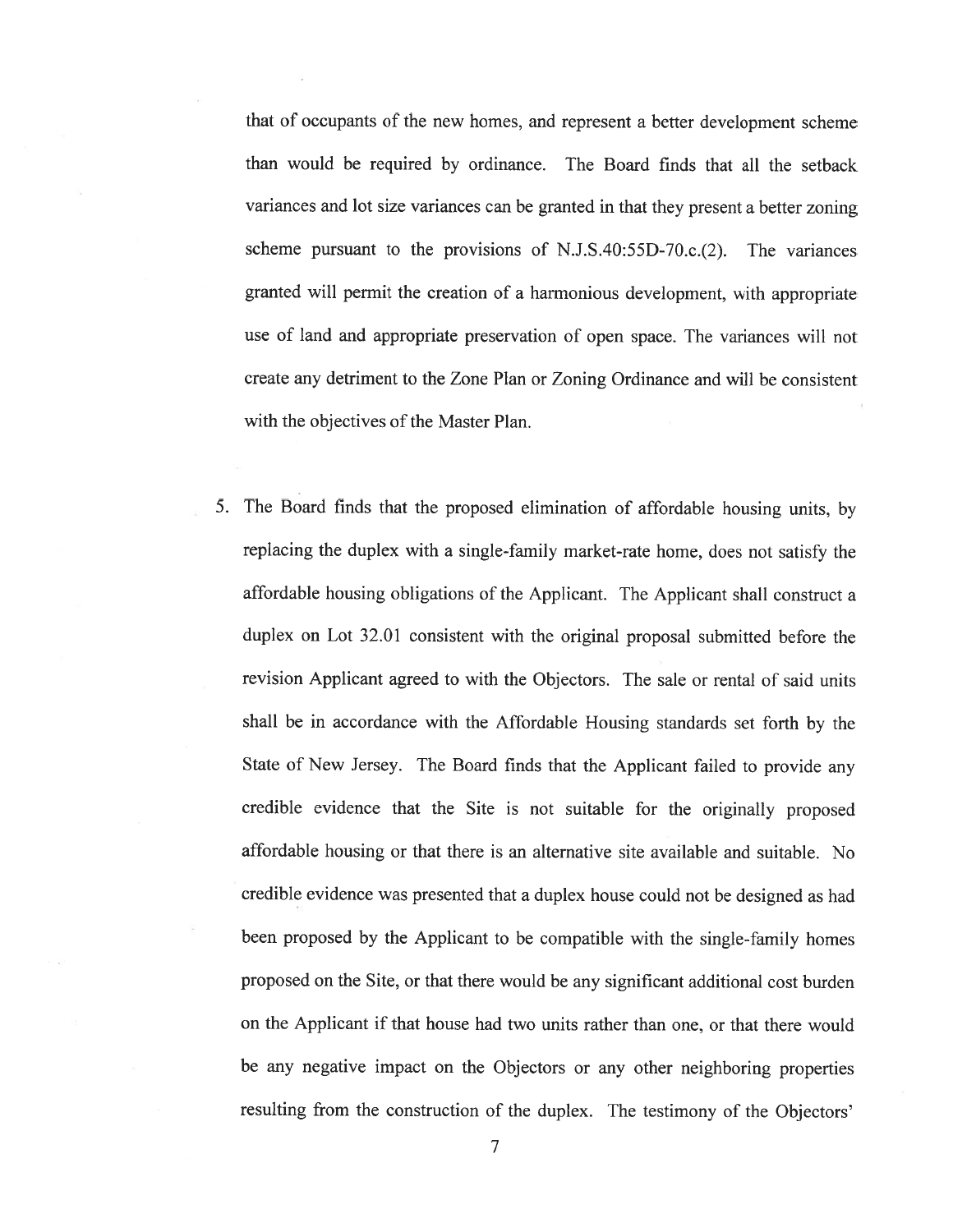Planner. Peter Steck, provided no evidence to suppor<sup>t</sup> the claim that there is <sup>a</sup> planning preference for affordable housing units to be built off site of the new multi-lot development. The testimony of the Applicant's Planner, Adrian Humbert, was that the duplex would be designed to be compatible in appearance with the single-family homes in this development and that it would have no adverse impact from <sup>a</sup> sound planning standpoint.

6. Subsequent to the closing of the evidentiary record and final statements by the attorneys for the Applicant and the Objectors, the Board received <sup>a</sup> written reques<sup>t</sup> from the attorney for the Objectors asking that the record be reopened to allow him to question Megan York, the Township's affordable housing consultant. The Board considered said reques<sup>t</sup> at its open conference meeting on October 15. 2013 and unanimously decided to deny the reques<sup>t</sup> to reopen the record. The Board concluded, in making said decision, that its Rule of Procedure 2:16 disclosed the opportunity to call and question Ms. York during the hearing and that no goo<sup>d</sup> reason had been <sup>g</sup>iven as to why that reques<sup>t</sup> was not made before the record closed, nor was any proo<sup>f</sup> made as to the relevancy of permitting the request. The Objectors had received <sup>a</sup> copy of both reports issued by Megan York, and their own exper<sup>t</sup> referred to the York repor<sup>t</sup> in his testimony and his written report.

7. The Board grants the requested design waivers in regard to the frontage of Lot 32.12 and the sidelines of Lots 32.05, 32.06 and 32.07 for the reasons stated in description of the requests previously herein. Lots 32.01, 32.02, 32.03, 32.04 and 32.05 are found to have their sidelines in substantial compliance.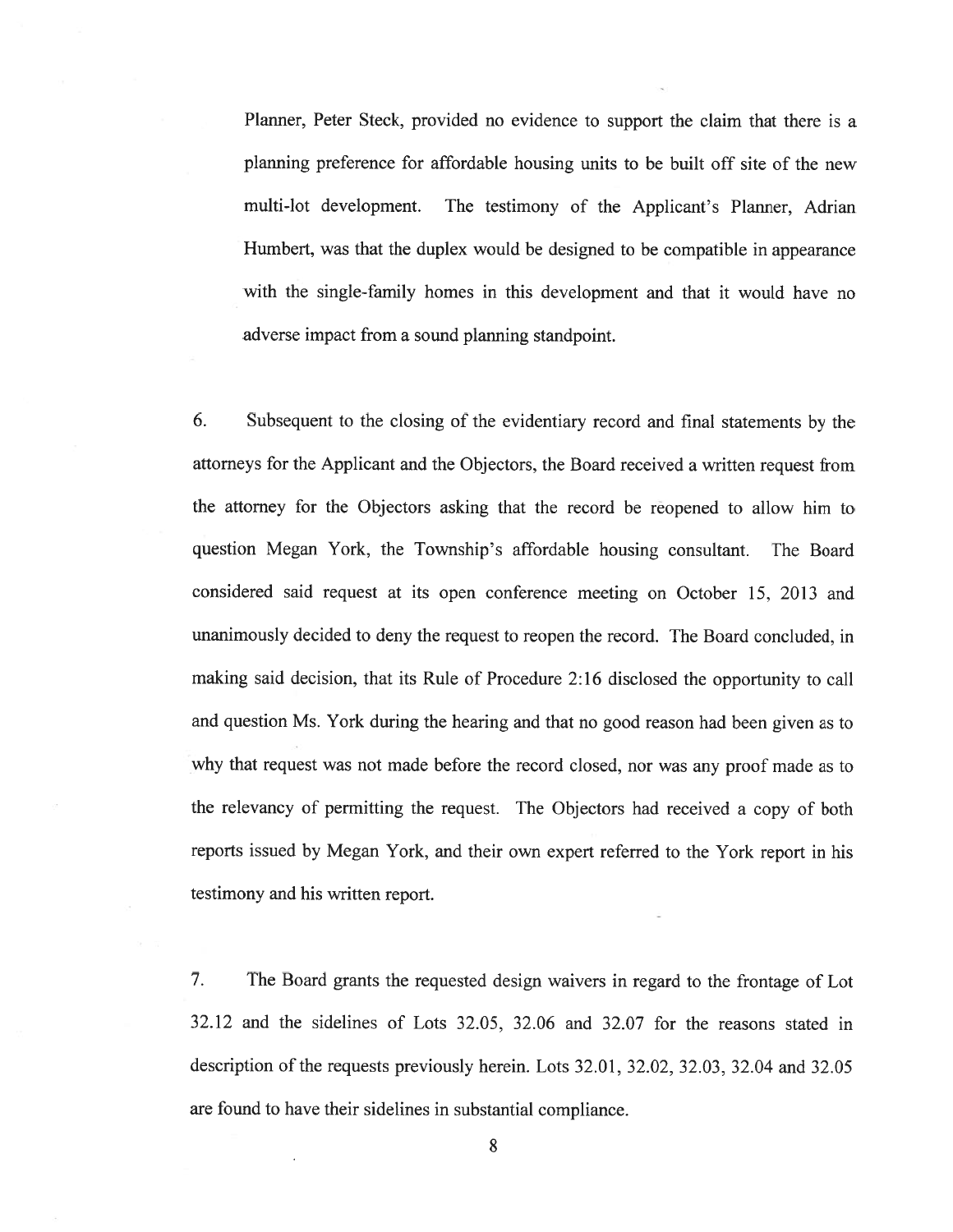8. The approval herein is subject to the following Conditions:

A: A homeowner's association agreemen<sup>t</sup> shall be provided to the Township Attorney before issuance of the first certificate of occupancy. The homeowner's association shall be responsible for implementation of the stormwater managemen<sup>t</sup> plan; maintenance, cleanliness and repair of Lot 32 and its bio-retention basin; all rear yard easement areas for stormwater management; maintaining Lot 32.12 and the access easement to it; and, maintenance of the swale on the westerly boundary of the Site. Upon failure of the association to perform any of its obligations under the agreemen<sup>t</sup> and this Resolution, the Township shall have the right to perform any necessary repairs or maintenance at the expense of the association.

B: The water main loop shall be extended along the properties that are adjacent to East Drive residences to connect to the water main on East Drive. provided that said adjacent owners give approval. The Township will assist the Applicant in attempting to obtain such approvals.

C: All stormwater drainage easements shall be <sup>a</sup> minimum of 20 feet in width.

D: Subject to the consent of the owners of Lots 33, 34, 36, 37 and 38, as necessary, the swale on the westerly side of the Site will be extended through <sup>a</sup> portion of Lot 33 to <sup>a</sup> new inlet to be installed by the Applicant to connect with the stormwater drain line on Lot 37.

E: Plantings on Lot 32 shall not be within 10 feet of the new street or West Hobart Gap Road, or within 25 feet of the intersection of those two roadways.

F: The installation of the bio-retention basin shall be supervised by <sup>a</sup> licensed geotechnical engineer to be retained by the Applicant, and said engineer shall certify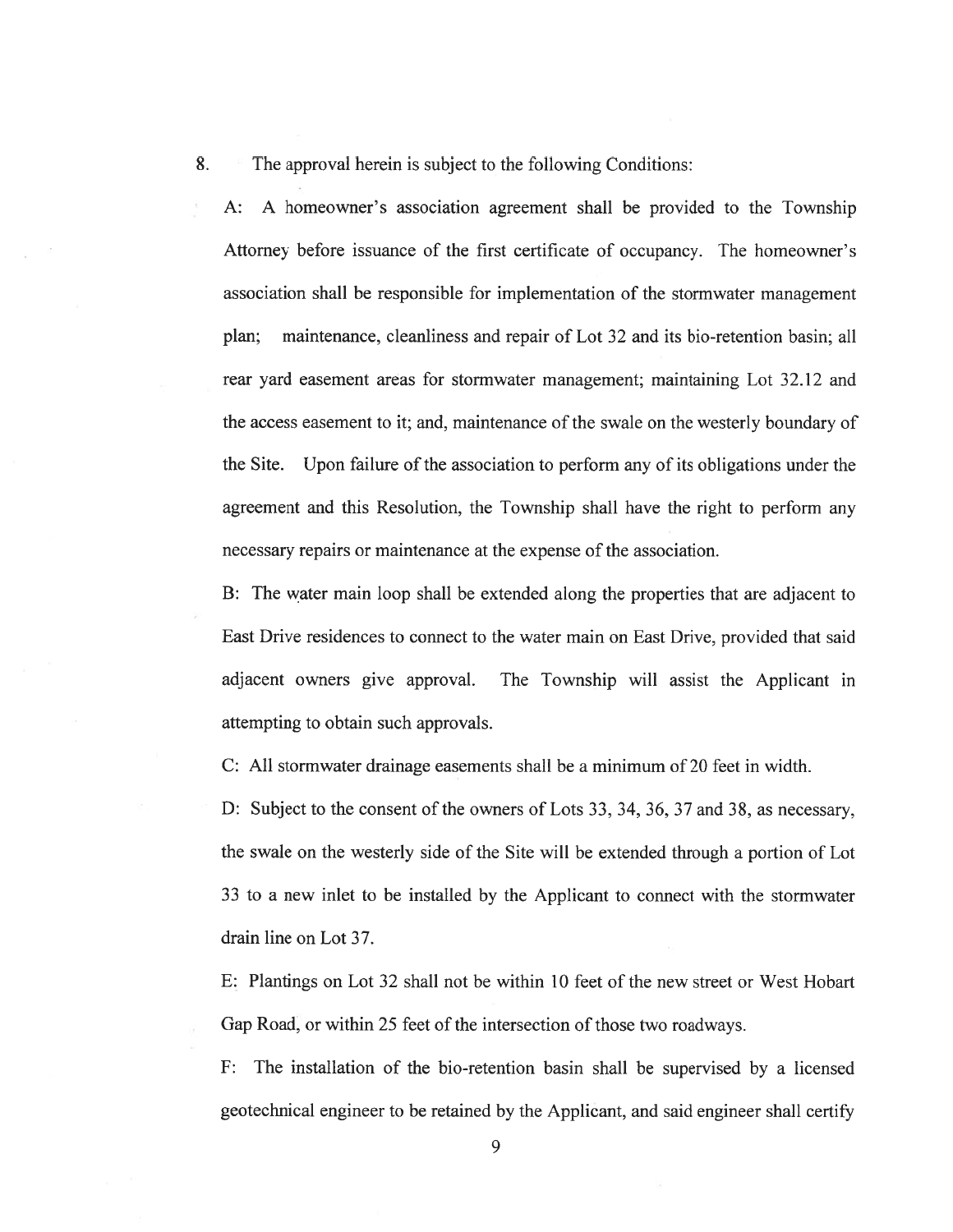the proper construction thereof to the Township Engineer prior to the issuance of the first certificate of occupancy.

G: If the bio-retention basin site has <sup>a</sup> restrictive soil layer curtailing permeability, that layer shall be removed.

H: Tree removal by permit shall be for stages approved by the Township Engineer and Construction Official. The first stage shall be removals for the street, boundaries, swales. stormwater managemen<sup>t</sup> and utility mains. All other removal shall be only for the construction of houses on individual lots when <sup>a</sup> construction permit has been issued for that lot. The Board retains jurisdiction over tree removal and replacement until the last certificate of occupancy is issued. <sup>A</sup> paymen<sup>t</sup> in lieu of \$280.00 per tree shall be paid by the Applicant for all deficiencies in <sup>p</sup>lanting of Replacement Trees as required under the relevant Township Ordinance. Any trees that Applicant plants on lots that abut the Site with consent of the owners of such lots shall count as Replacement Trees.

I: All sidewalks shall be concrete and 4 feet in width. Sidewalks shall be installed on the West Hobart Gap Road frontage and on the easterly side of the new street to the property line between Lots 32.07 and 32.06.

J: Parking shall be on the easterly side of the new street only and. subject to enactment of an ordinance by the Township Council, signs shall be <sup>p</sup>laced on the westerly side indicating that no parking is permitted.

K: Subdivision Deeds shall have an appropriate provision regarding the obligations of the homeowner's association. The Subdivision Deeds shall include the full text of this Resolution and shall have been approved by both the Board Attorney and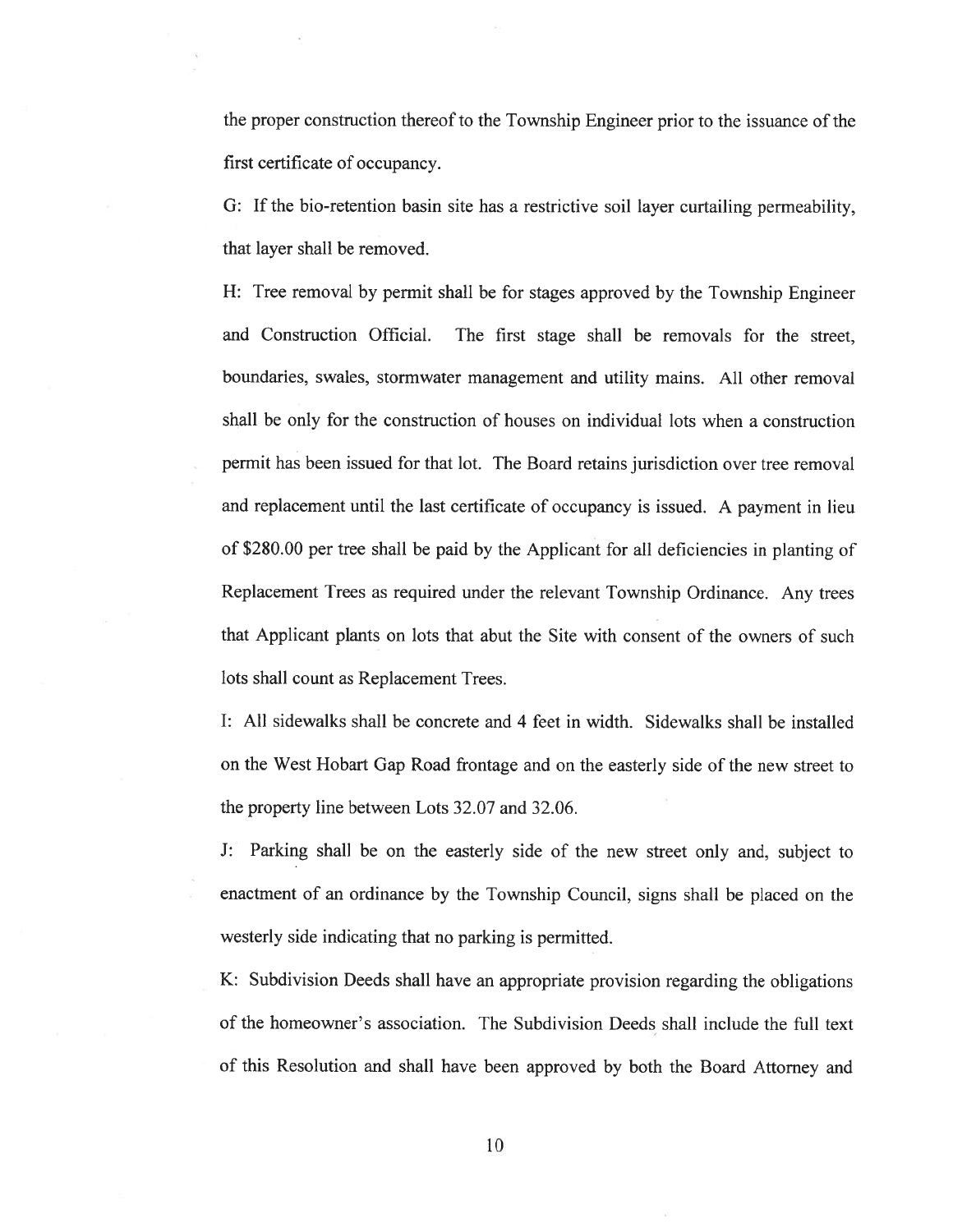Township Attorney before filing for recording. No permits shall be issued until the recording of the Subdivision Deeds.

L: The Conservation Deed and Utility Easement for Lot 32.12 shall be in such form as is acceptable to the Board Attorney, the Township Attorney and Township Council. Said approval shall be obtained and said Deed and Easement recorded before the issuance of any permits.

M: There shall be front loaded garages on Lots 32.02. 32.03, 32.04. 32.05. 32.06 and 32.08.

N: Lot utilities shall follow the edge of the driveways to the extent necessary to preserve trees and subject to the approval of the Township Engineer.

0: The Applicant shall enter into <sup>a</sup> formal agreemen<sup>t</sup> with the Township with respec<sup>t</sup> to the duplex affordable housing units, which shall include an affirmative marketing plan for sale or rental of the units, including all COAH requirements. The affordable units shall be constructed and certificate of occupancy issued no later than completion of the fourth market-rate unit. The affordable units shall be subject to <sup>a</sup> 30 year Deed restriction in accordance with COAH and State of New Jersey regulations for affordable housing.

P. The Board retains jurisdiction over compatibility in appearance of the affordable duplex building with the rest of the development. Architectural plans establishing such compatibility shall be provided to the Board for review and approval prior to issuance of <sup>a</sup> building permit for the duplex building.

Q: The Applicant shall further amend <sup>p</sup>lats and <sup>p</sup>lans to restore the duplex unit to Lot 32.01 and to show all changes agreed to in the course of the hearings or made necessary by the Conditions set forth herein.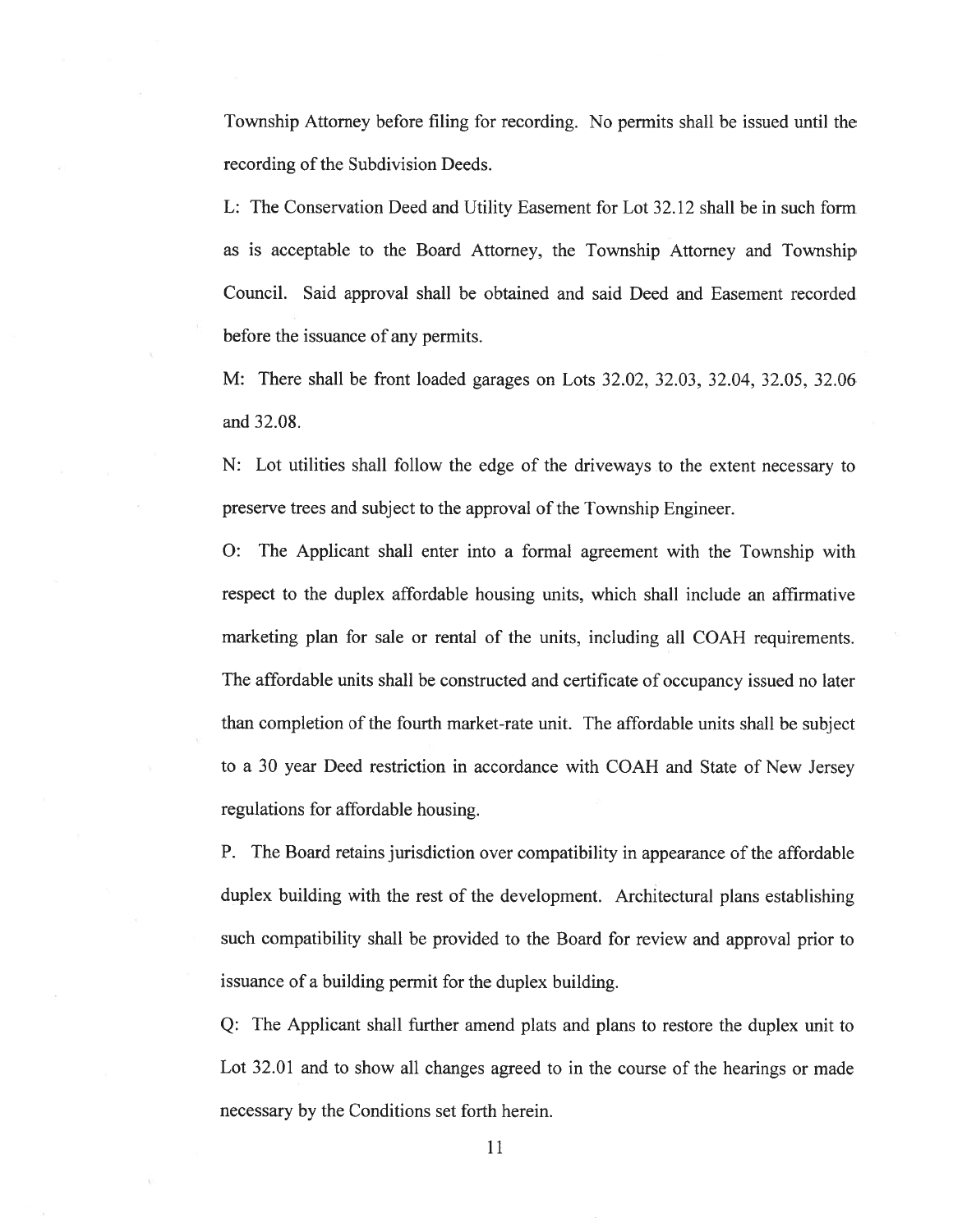R: The Applicant shall provide <sup>a</sup> performance bond for maintenance of the bio detention basin, including landscaping and cleanliness, maintenance of the fence, and clearance of any drainage obstruction.

S: Lot 32.12 shall be dedicated by Deed for open space use only, and shall be maintained by the homeowner's association to be formed and to consist of the residential property owners of the subdivision.

T: A maintenance plan for the bio-detention basin system meeting the requirements of the RSIS standards shall be prepared by the Applicant and submitted to the Township Engineer for approval prior to the issuance of any construction permit. Any future revisions to the maintenance <sup>p</sup>lan shall not become effective until the Township Engineer has approved such changes. The maintenance plan, and any future revisions to it, shall be recorded with the Deed for that lot, and shall have received approval by the Township Attorney prior to recording.

9. The failure to include any condition, reasoning, finding of fact, or other conclusion set forth on the record shall not be construed as an abandonment thereof, but said condition, reasoning, finding of fact, or other conclusion are hereby incorporated herein as if set forth more particularly.

10. The Board's Model Conditions of Approval are hereby incorporated herein as Schedule B, excep<sup>t</sup> for Condition Number <sup>14</sup> which is deemed not applicable. The tree removal staging plan required by Condition <sup>H</sup> above, Conditions K. L. R. 5, <sup>T</sup> above and Model Conditions 4, 6. 8, 11, 16, 17, and <sup>18</sup> shall be met before issuance of any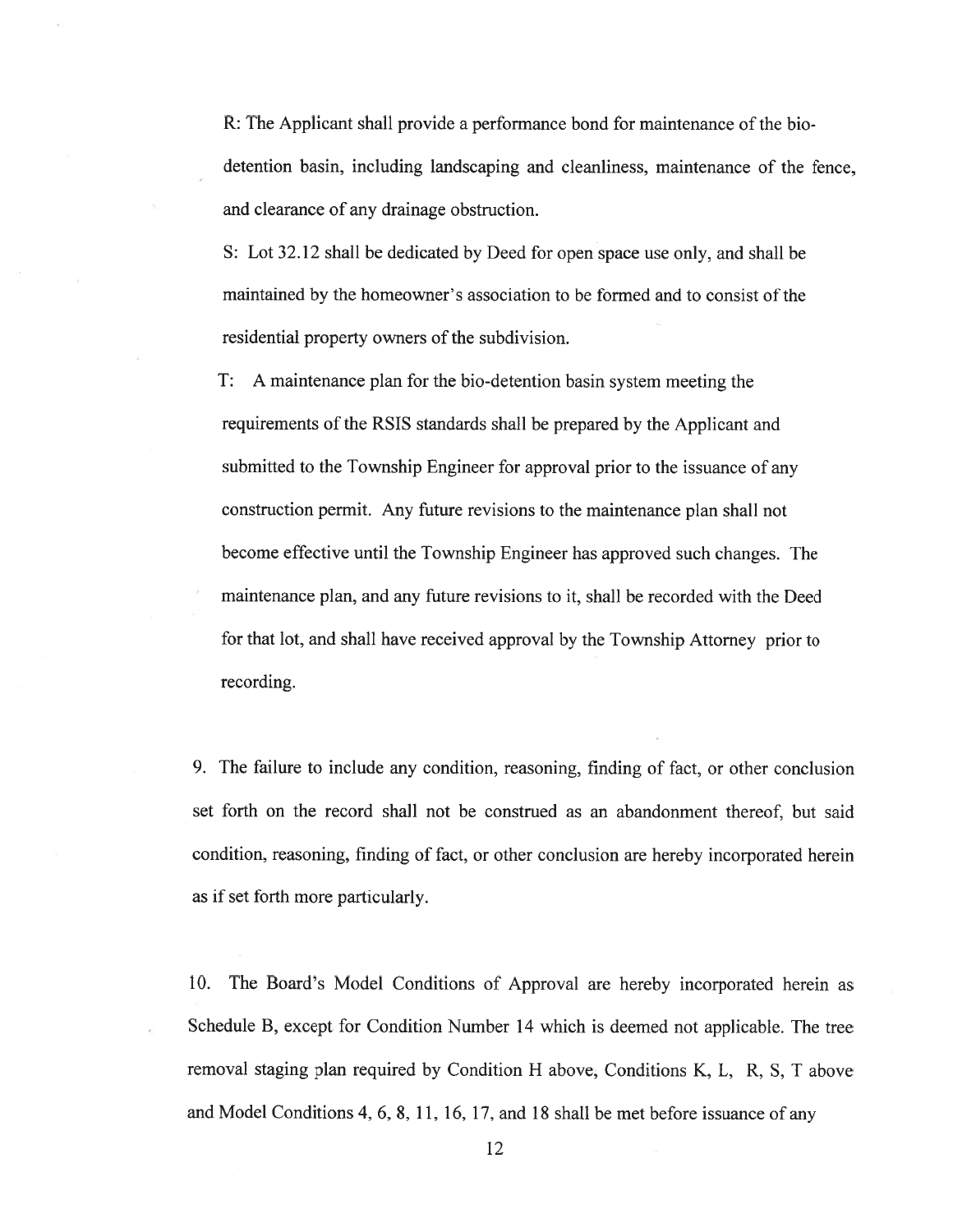permits other than the Tree Removal Permit.

11. Condition 0 above shall be met not later than completion of the fourth market-rate unit.

NOW, THEREFORE, for the reasons set forth herein and as stated on the record by the Members of the Planning Board of the Township of Livingston, it is resolved that Preliminary and Final Major Subdivision approva<sup>l</sup> with variances be and is hereby granted and approved. subject to the terms and conditions as set forth herein.

Peter M. Klein, Chairman

<sup>I</sup> hereby certify this to be <sup>a</sup> true and accurate copy of the Resolution adopted by the Planning Board of the Township of Livingston on November 7, <sup>2013</sup> by the affirmative votes of Members Kalishman, Leopold, Meade, Ratner and Klein; they being all of th3 Members presen<sup>t</sup> and eligible to vote.

Vonutal

Jackie Coombs-Hollis, Secre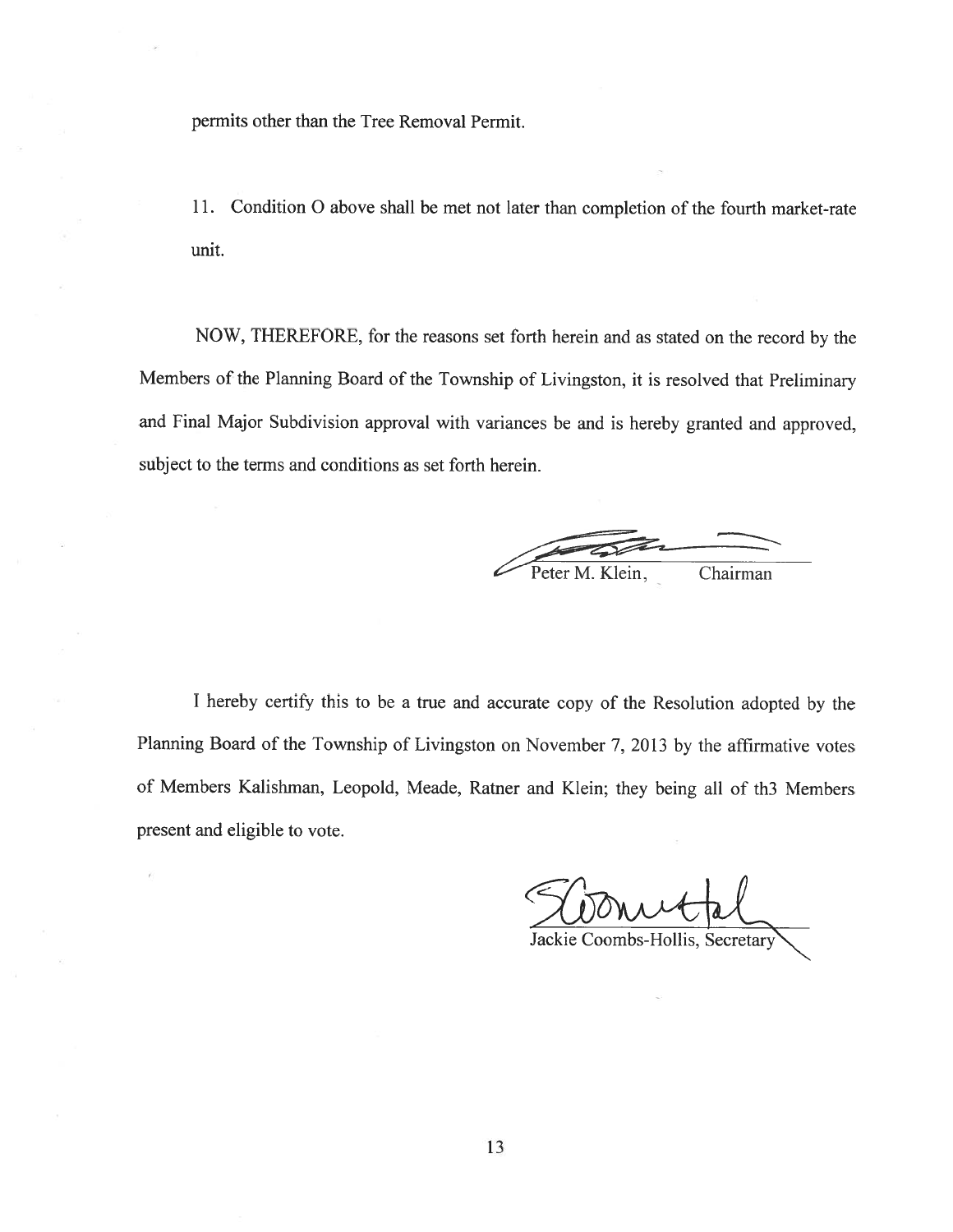## SCHEDULE A Application No. 2010-45-MAJ Applicant: Maramark Builders, L.L.C.

#### VARIANCES REOUESTED

#### Lot 32-requires variances:

- 1) Total lot area required is 35,250 square feet pursuan<sup>t</sup> to Code §170-96.C.(5) whereas 31,312.8 square feet are provided; resulting in <sup>a</sup> variance of 3,937.2 square feet.
- 2) A fence is required to have <sup>a</sup> 25-foot setback from the intersection of streets or street right-of-way lines pursuant to Township Code  $\S$  170-91.B.(1), whereas the proposed fencing on Lot <sup>32</sup> would be <sup>11</sup> feet from W. Hobart Gap Road, <sup>10</sup> feet from the new roadway and <sup>15</sup> feet from the intersection of the two right-of-way lines; resulting in variances of 14 feet and 15 feet respectively.

#### Lot 32.01 is split between the R-1 and R-3 Zones and the required variances are:

- 1) The Lot meets the area requirement for the R-3 Zone. A minimum lot area of 35.250 square feet is required in the R-1 Zone pursuant to Code  $\S$  170-96.C.(5), whereas 15,117.6 feet are proposed; resulting in <sup>a</sup> variance of 20,132.4 square feet.
- 2) A minimum front yard of 75 feet is required in the R-1 Zone pursuant to Code  $\S170$ -96.C,(2), and in the R-3 Zone <sup>50</sup> feet is required by Code §170-98.C.(2), whereas <sup>40</sup> feet is proposed; resulting in <sup>a</sup> variance of 35 feet.
- 3) The minimum side yar<sup>d</sup> for the R-3 Zone is met. <sup>A</sup> minimum side yar<sup>d</sup> of <sup>15</sup> feet is required in the R-1 Zone pursuan<sup>t</sup> to Code § 170-96.C.(3), whereas <sup>10</sup> feet is proposed; resulting in <sup>a</sup> variance of 5 feet.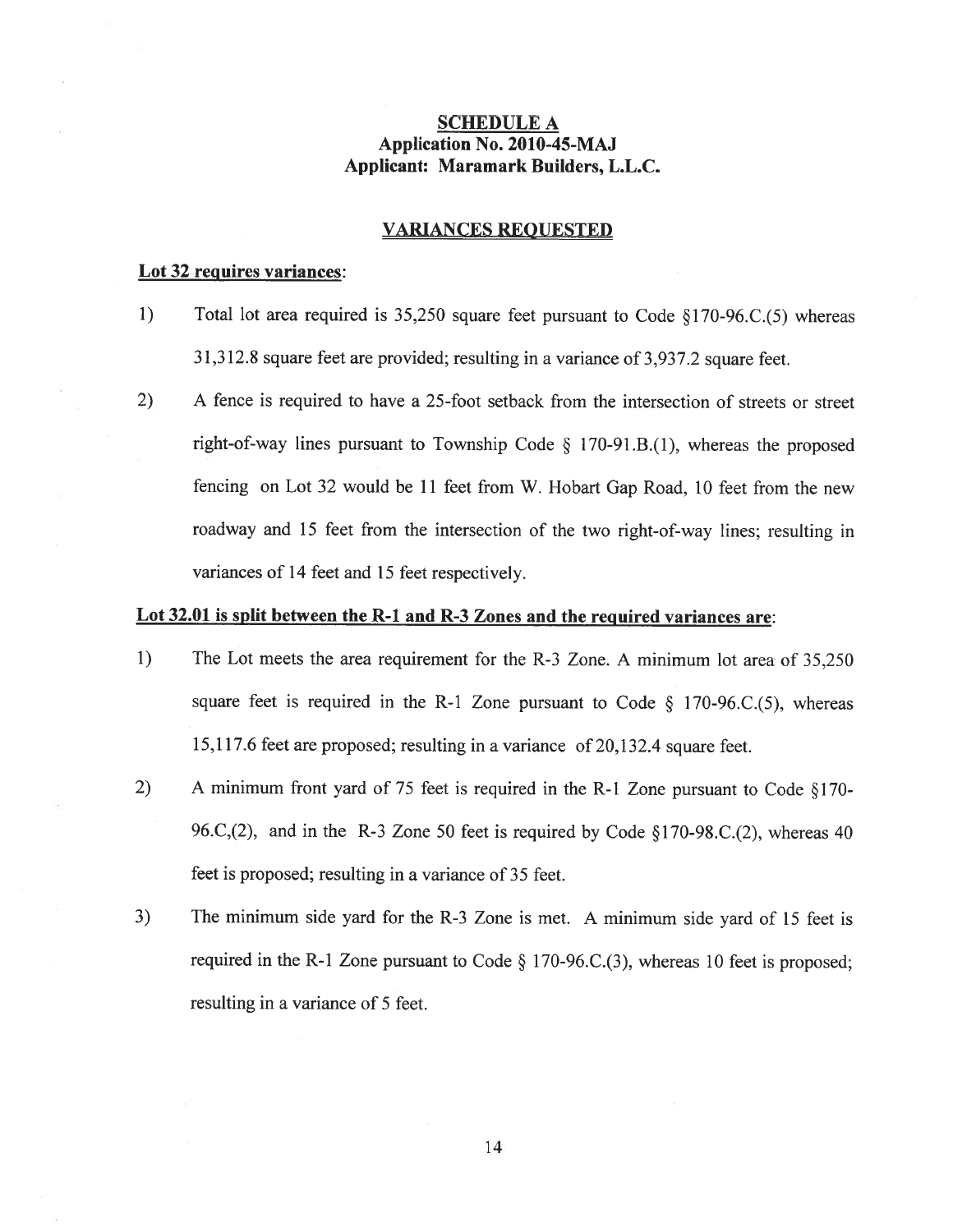4) The minimum rear yard setback for the R-3 Zone is met. A minimum rear yard setback of <sup>75</sup> feet is required in the R-1 Zone pursuan<sup>t</sup> to Code § 170-96.C.(4), whereas 43.17 feet is proposed; resulting in <sup>a</sup> variance of 31.83 feet.

#### Lot 32.11 is split between the R-1 and R-3 Zones and the required variances are:

- 1) The R-3 Zone minimum lot area is met. A minimum lot area of 35,250 square feet is required in the R-1 Zone pursuant to Code  $\S170-96$ .C.(5), whereas 16,349.8 feet is proposed; resulting in <sup>a</sup> variance of 18,900.2 square feet.
- 2) A minimum front yard of 75 feet is required in the R-1 Zone pursuan<sup>t</sup> to Code §170- 96.C.(2), and in the R-3 Zone 50 feet is required pursuant to Code  $\S$  170-98.C.(2), whereas 45.55 feet is proposed; resulting in <sup>a</sup> variance of 29.45 feet.
- 3) The minimum side yard setback for the R-3 Zone is met. A minimum side yard of 15 feet is required pursuan<sup>t</sup> to Ordinance Section 170-96.C.(3). whereas 10 feet is proposed; resulting in <sup>a</sup> variance of 5 feet.
- 4) The minimum rear yard setback for the R-3 Zone is met. A minimum rear yard setback of 75 feet is required in the R-1 Zone pursuan<sup>t</sup> to Code §170-96.C.(4), whereas 49.03 feet is proposed; resulting in <sup>a</sup> variance of 25.97 feet.

Lots 32.02, 32.03, 32.04, 32.08, 32.09 and 32.10 all require a 50 foot front yard setback pursuan<sup>t</sup> to Code §.1.70-98C(2). whereas 40 feet is proposed; resulting in <sup>a</sup> variance for each lot of 10 feet.

Lot 32.05 requires a minimum front yard of 50 feet pursuant to Code  $\S170-98$ .C.(2), whereas 40.04 feet is proposed; resulting in <sup>a</sup> variance of 9.96 feet..

15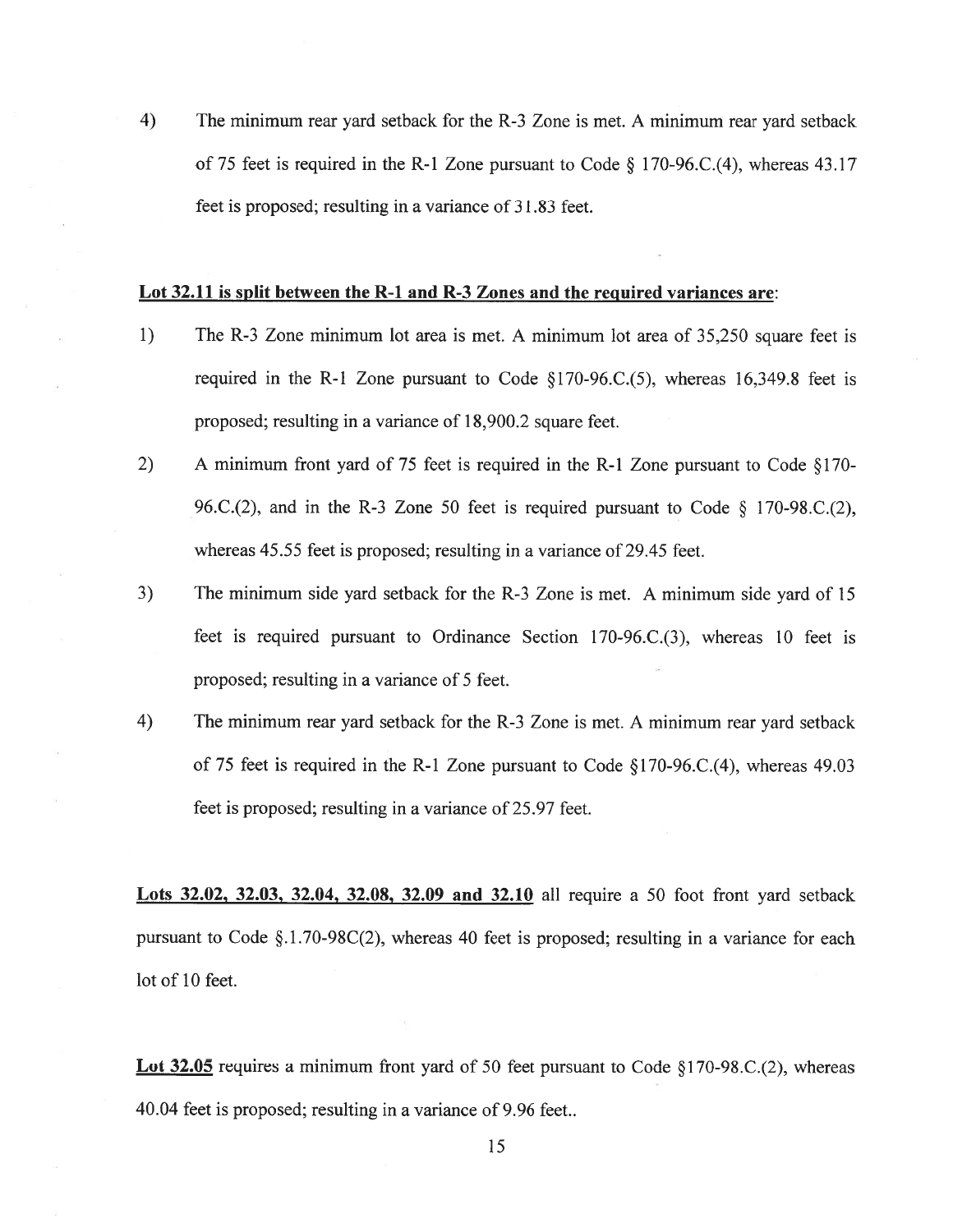### SCHEDULE B

### PLANNING BOARD, TOWNSHIP OF LIVINGSTON

# Model Conditions of Approval (As Amended through February 12, 2013)

Every application turns on its own facts and is judged on its own merits. Listed below are models of conditions which may be considered "standard". A standard can be tailored to specific circumstances, and may not always apply. Other or additional conditions may be tailored for any application.

### 1. Architecture

- a. Rooftop ancillary structures and equipment (other than alternative small energy systems and communications equipment) shall be screened by material compatible with the exterior finish of the building and matching the exterior color of the building as closely as possible.
- b. Enclosures of trash bins, recycling bins or dumpsters shall be of the same type of materials and the same color as the exterior finish of the building.

### 2. Blasting

In the event that blasting be necessary on the Site, the following conditions shall apply in addition to all requirements of federal law or regulations:

- a. All blasting operations shall be performed in strict compliance with N.J.S.A.  $21:1A-128$  et seq. and N.J.A.C. 12:190-1.1 et seq., or superseding requirements.
- b. <sup>A</sup> pre-blast inspection of all structures on all properties adjacent to the Site or within 200 feet of the intended blasting location (whichever is the greater distance) shall be conducted at Applicant's expense. It shall be conducted no more than 60, nor less than 30, days before blasting commences. <sup>A</sup> written repor<sup>t</sup> of the inspection results shall be provided to the owner of each structure inspected within 10 days after completion of the inspection.
- c. Blasting shall occur only between 10:00 a.m. and 3:00 p.m. on Monday through Friday. Blasting during other hours may be permitted, temporarily, by the Township Engineer upon his finding that <sup>a</sup> condition constituting an emergency exists and necessitates such permission.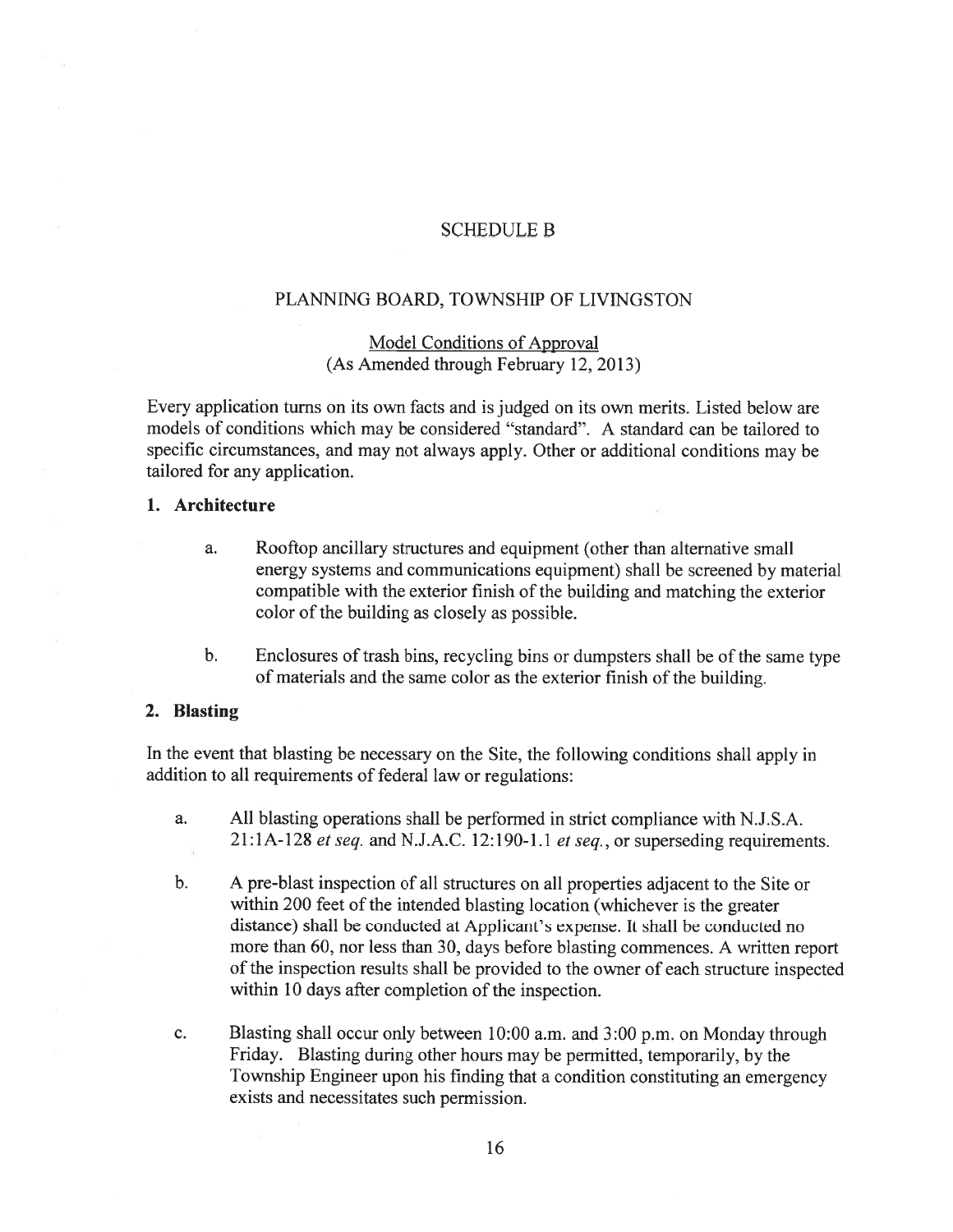- d. Applicant shall coordinate all blasting with the Livingston Police and Fire Departments. If traffic control is required, it shall be provided at Applicant's expense.
- e. Applicant shall give the Township Engineer, the Chief of Police, the Fire Chief, and all owners of structures required to be inspected under "b" above, written notice of scheduled blasting operations to be received not less than 20 days, nor more than 40 days, prior to their commencement. If scheduled blasting operations are delayed or suspended they shall not be resumed until new notice has been <sup>g</sup>iven and received. All notices shall include the name and telephone number of Applicant's representative for purposes of receiving and responding to questions and comments.
- f. These conditions do not supersede any requirements of law or regulation that are more strict or restrictive.

## 3. Cleanliness During Demolition or Construction

- a. At the close of each work day the Site shall be thoroughly cleaned and all trash and construction debris, including that within buildings under construction, shall be placed in covered dumpsters. Dumpsters shall be removed from the Site, and replaced, before they overflow.
- b. Not less often than weekly, and whenever else required by the Construction Official or the Township Engineer, the public streets adjacent to the Site shall be manually or mechanically broom swep<sup>t</sup> to remove dirt. mud or debris originating from the Site and located within 500 feet of the Site.
- c. Dust suppression methods acceptable to the Construction Official and the Township Engineer shall be utilized on the Site.

#### 4. Deeds & Easements

- a. All conditions of approval that are continuing conditions shall be set forth within all deeds executed with regard to the Site.
- b. All deeds. easements, dedications or restrictions required by this approva<sup>l</sup> shall be subject to review and approva<sup>l</sup> by the Board Attorney prior to signing and shall be filed for recordation after such approval. The Applicant shall submit proo<sup>f</sup> of such recordation to the Board Secretary, the Township Engineer and the Construction Official prior to the issuance of any permits.

### 5. Detention Basins

a. Stormwater managemen<sup>t</sup> basins shall be established on lots created for that purpose only. No structures that are not an approved par<sup>t</sup> of the stormwater managemen<sup>t</sup> system shall be erected on any such lot. Such basins, together with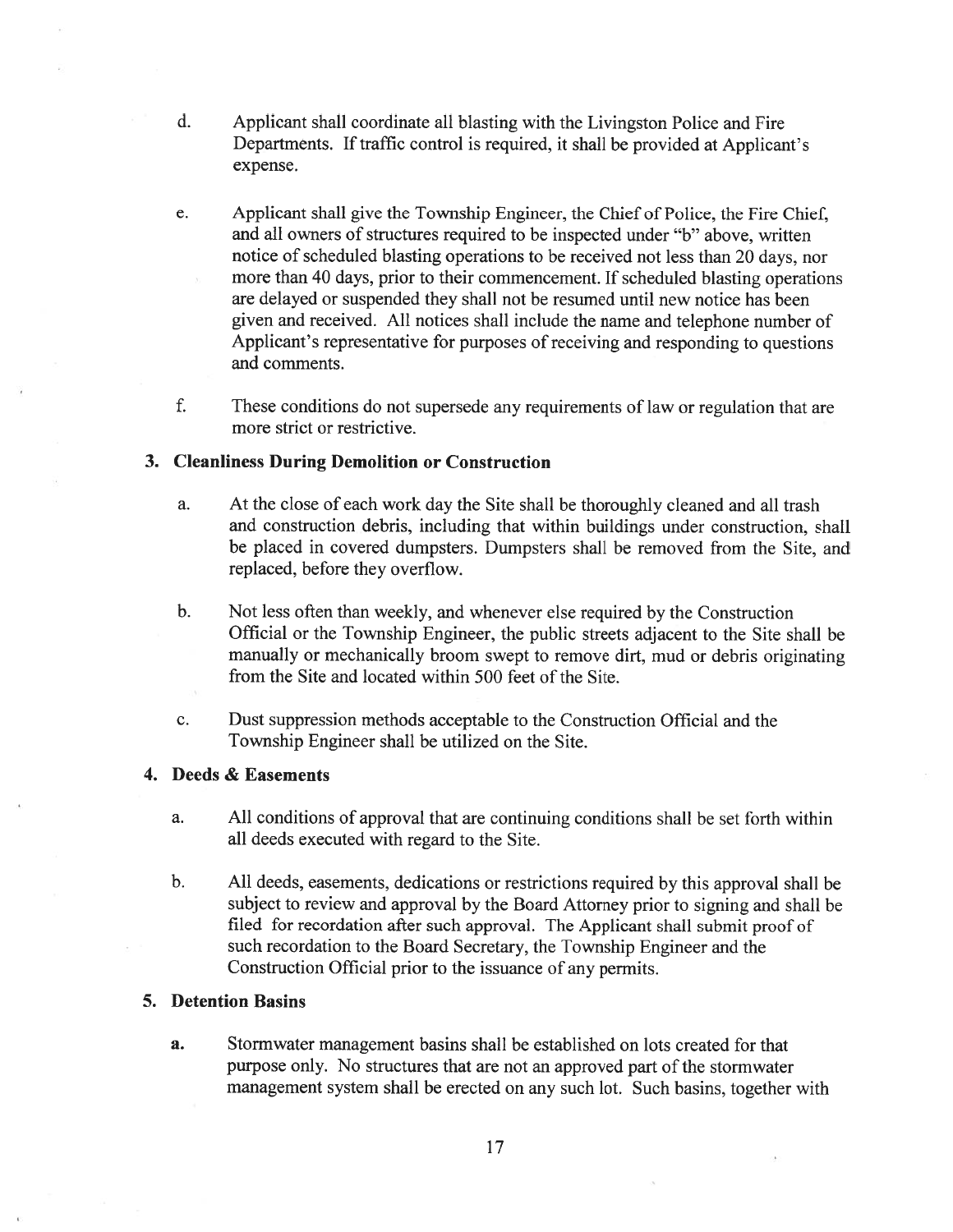their required landscaping and fencing, shall be completed, and shall have been inspected and approved by the Township Engineer, prior to issuance of the first Certificate of Occupancy.

- b. If the approval of the Application calls for title to such <sup>a</sup> lot to be transferred to the Township; at such time as the Township accepts any new streets or roads on the Site, title to the lot shall be conveyed to the Township provided that the Township Engineer is then satisfied that the basin has been constructed in full compliance with all applicable requirements. The deed conveying such title shall be subject to prior approval by both the Board Attorney and the Township Attorney.
- c. A maintenance plan meeting the requirements of the Residential Site Improvement Standards or the Township's Stormwater Control Ordinance. or both, as applicable, shall be prepared by Applicant and shall have received the approval of the Township Engineer prior to issuance of any construction permit. Any future revisions to the maintenance plan shall not become effective until the Township Engineer's approval shall have been obtained.
- d. Unless maintenance of the basin is assumed by the Township or <sup>a</sup> public agency as its direct responsibility, (1) the maintenance plan and any future revisions of it shall be recorded upon the deed of record for the property in terms approved in advance by both the Board Attorney and the Township Attorney; and, (2) the Applicant shall provide <sup>a</sup> performance bond for such maintenance, including landscaping and cleanliness.

#### 6. Final Plans

Prior to the issuance of any Township permit for demolition of any structure, preparation of the Site, or construction of any improvement:

- a. The full text of all of the conditions of this approval, and all plan changes agreed to in the course of the hearing, shall be set out on final plans submitted to the Construction Official, the Township Engineer and the Board Secretary; and
- b. Such final plans shall have been reviewed by the Board Secretary or the Board's Planning Consultant for determination of whether the plans conform to the Board's approvals and shall then have been signed by the Board Chairman, the Board Secretary and the Township Engineer.
- c. Such final plans shall comply with the Uniform Construction Code and the Barrier Free Subcode as then in force in the State of New Jersey. If, during performance of work pursuan<sup>t</sup> to the Board's resolution and permits that have been issued, field conditions indicate need for change(s),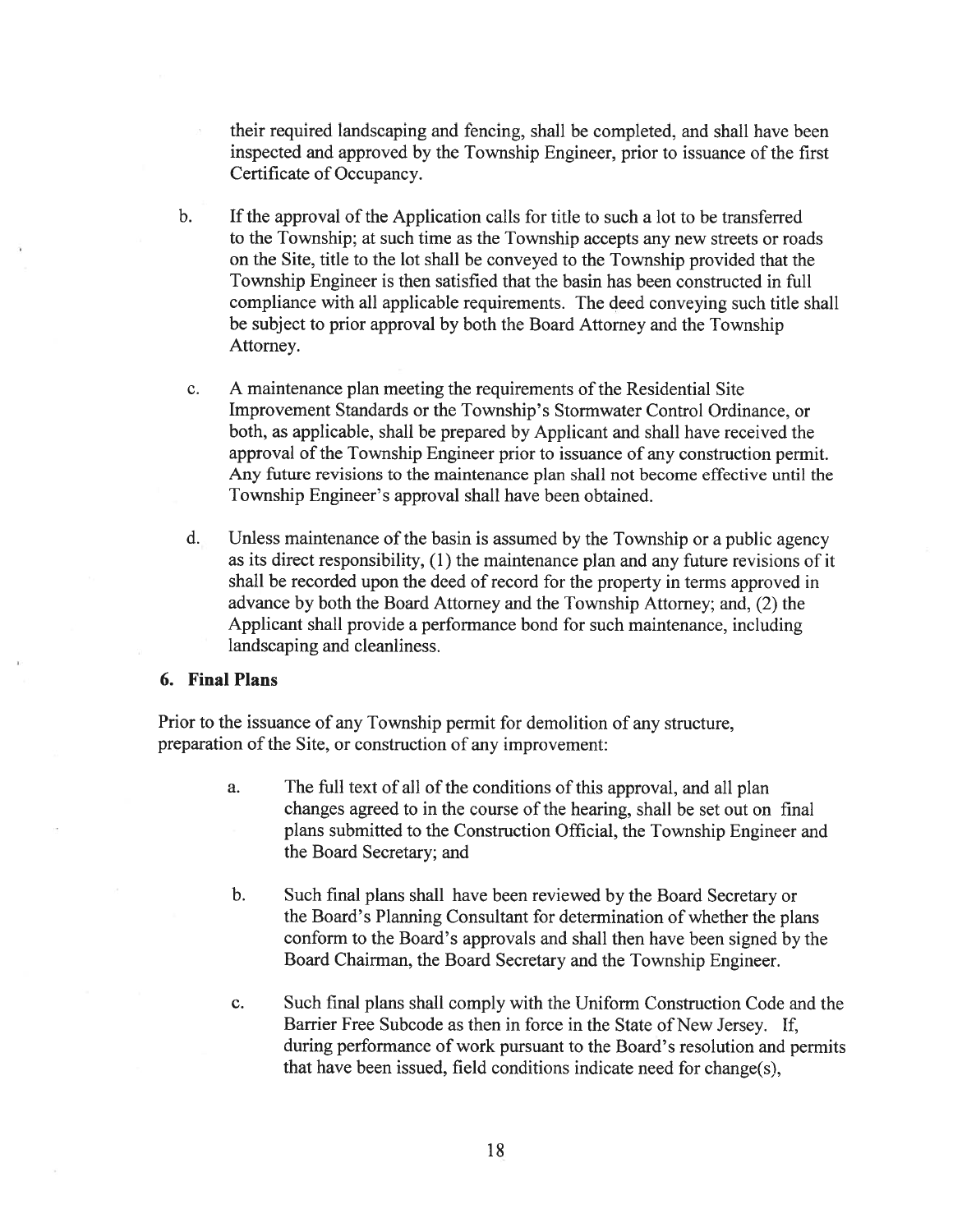such need shall be called to the attention of both the Construction Official and the Township Engineer for approva<sup>l</sup> of any such change before it is implemented. If any such change is significant, permission to amend the Site Plan may have to be sought from the Planning Board. Until all requirements under approved plans and the Uniform Construction Code, including accessibility requirements, have been completed or bonded, any certificates of occupancy issued shall be temporary certificates only.

#### 7. Flood Hazards

- a. Insert on the final site <sup>p</sup>lan and/or subdivision map <sup>a</sup> metes and bounds description of all flood hazard areas located on the Site.
- b. Insert in all deeds for individual lots that contain or are adjacent to flood hazard areas. and on the preliminary and final subdivision maps or <sup>p</sup>lats. the following covenant: 'The lands designated herein contain flood hazard areas. There shall be no disturbance of any kind as to any flood hazard area unless permitted by N.J.D.E.P. pursuan<sup>t</sup> to the Flood Hazard Control Act, N.J.S.A. 58:16A-50 *et. seq.* or superseding requirements."

#### 8. Guarantees and Bonds

- a. The approva<sup>l</sup> of this Application is subject to the posting, with terms acceptable to the Township Engineer, of any and all required performance guarantees, bonds. soil erosion and sediment control approvals, and any other requirements of Township ordinances prior to the issuance of any permits for commencement of site preparation or construction.
- b. This approva<sup>l</sup> is also conditioned upon the Applicant's providing, prior to issuance of the first Certificate of Occupancy, <sup>a</sup> performance guarantee acceptable to the Township Engineer for any aspects of the approve<sup>d</sup> landscaping or fencing that has not been completed by the time of issuance of such certificate.

# 9. Landscaping & Environmental Protection

- a. All deciduous trees <sup>p</sup>lanted shall have <sup>a</sup> caliper of not less than 2.5 inches measured at <sup>a</sup> height of 4.5 feet above groun<sup>d</sup> level. All evergreen trees <sup>p</sup>lanted shall have <sup>a</sup> height of 6.0 to 8.0 feet.
- b. Street shade trees shall be <sup>p</sup>lanted as required by Township Code § 170-72 and shall not be included in the calculation of Replacement Trees required by the Trees Ordinance.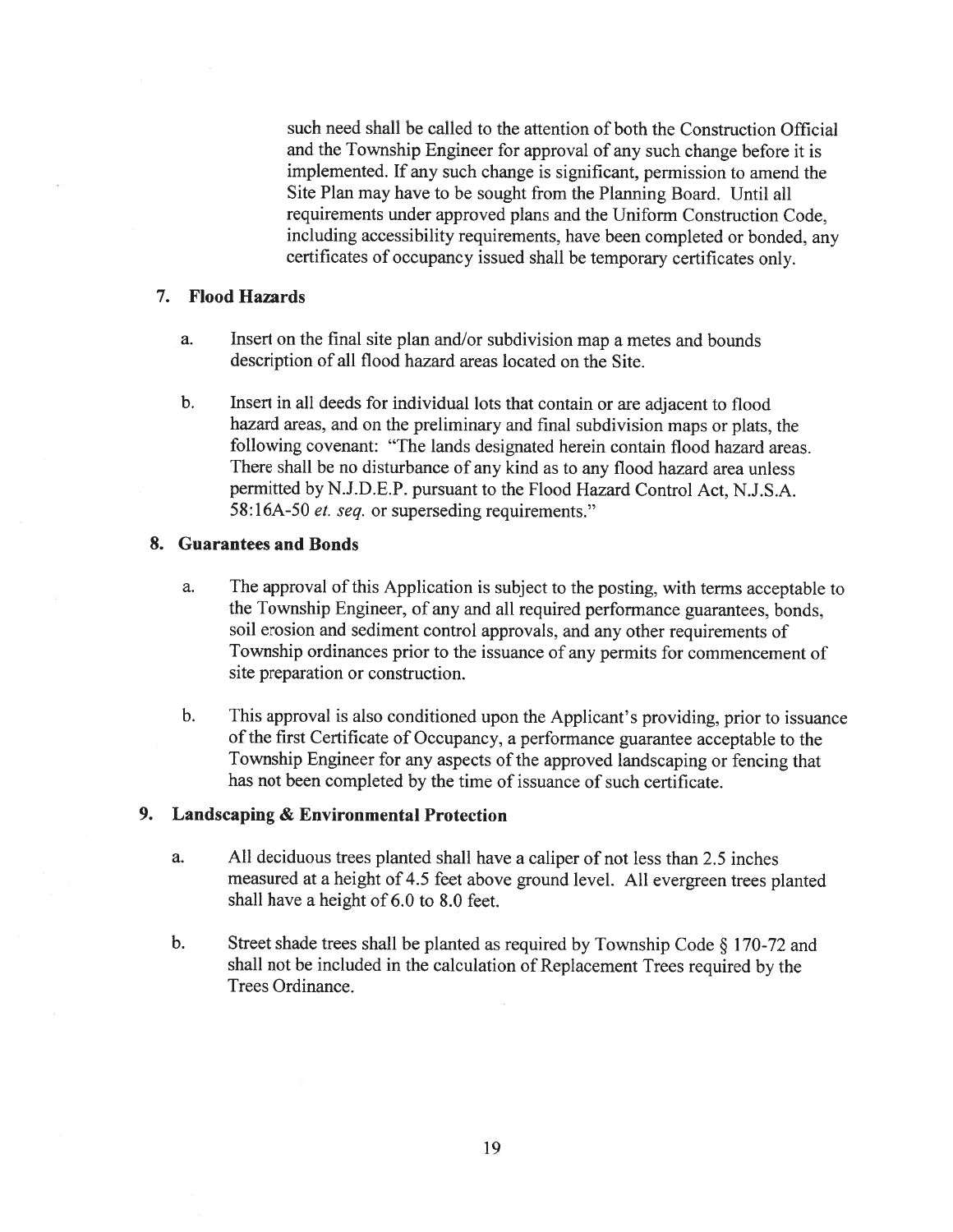- c. Any tree or other planting installed in accordance with the plans which dies shall be replaced, within the current or next planting season, in kind and at the same size as it had reached at the time of death; excep<sup>t</sup> that if it died more than three years after planting its replacement need not be larger than the size it had reached three years after planting. The same replacement requirements shall apply to any tree or other planting installed in accordance with the plans if subsequently removed because of damage or disease.
- d. No tree existing on the Site at the time of filing of the application shall be removed unless removal is approved under the Trees Ordinance or by this Board. Every existing tree to be preserved shall be tagged and shall be shown on the Site Plan or Subdivision Plan. During site preparation and during construction, each such tree shall be protected by snow fencing or <sup>a</sup> more substantial means approved by the Construction Official. No soils, excavated materials, or any construction equipment or building materials, shall be stored or operated within <sup>a</sup> root protection zone that shall be the greater distance of (i) the crown drip line, or (ii) <sup>a</sup> distance equal to caliper multiplied by one (1) foot, (but never less than eight (8) feet from the trunk of <sup>a</sup> tree to be preserved), or anywhere else where such soil or materials can adversely affect the health of trees to be preserved. All work done within the root protection zone shall be accomplished with hand tools.
- e. The grade of land located within the root protection zone shall not be raised or lowered more than three (3) inches unless compensated for by welling or retaining wall methods; but in no event shall welling or retaining walls be installed less than eight (8) feet from the trunk of <sup>a</sup> tree.
- f. During site preparation or construction, no fuel storage, and no refueling, maintenance, repair or washdown of construction vehicles or equipment, shall occur within fifty (50) feet of any tree to be preserved.
- g. Any provision of the Trees Ordinance, Chapter 306 of the Code of the Township of Livingston, that establishes <sup>a</sup> conflicting standard or requirement shall control.
- h. No mulch shall be placed, or allowed to accumulate, within six inches of the trunk of any tree or shrub planted on the Site in compliance with this resolution. Mulch shall not be applied, or allowed to accumulate, elsewhere within the drip line of the tree or shrub to a depth in excess of four inches.

#### 10. Noise

a. No site preparation, demolition or construction activity shall be performed on the Site on Sundays, or before 7:30 a.m. or after 5:00 p.m. on weekdays. or before 9:00 a.m. or after 5:00 p.m. on Saturdays or federal holidays.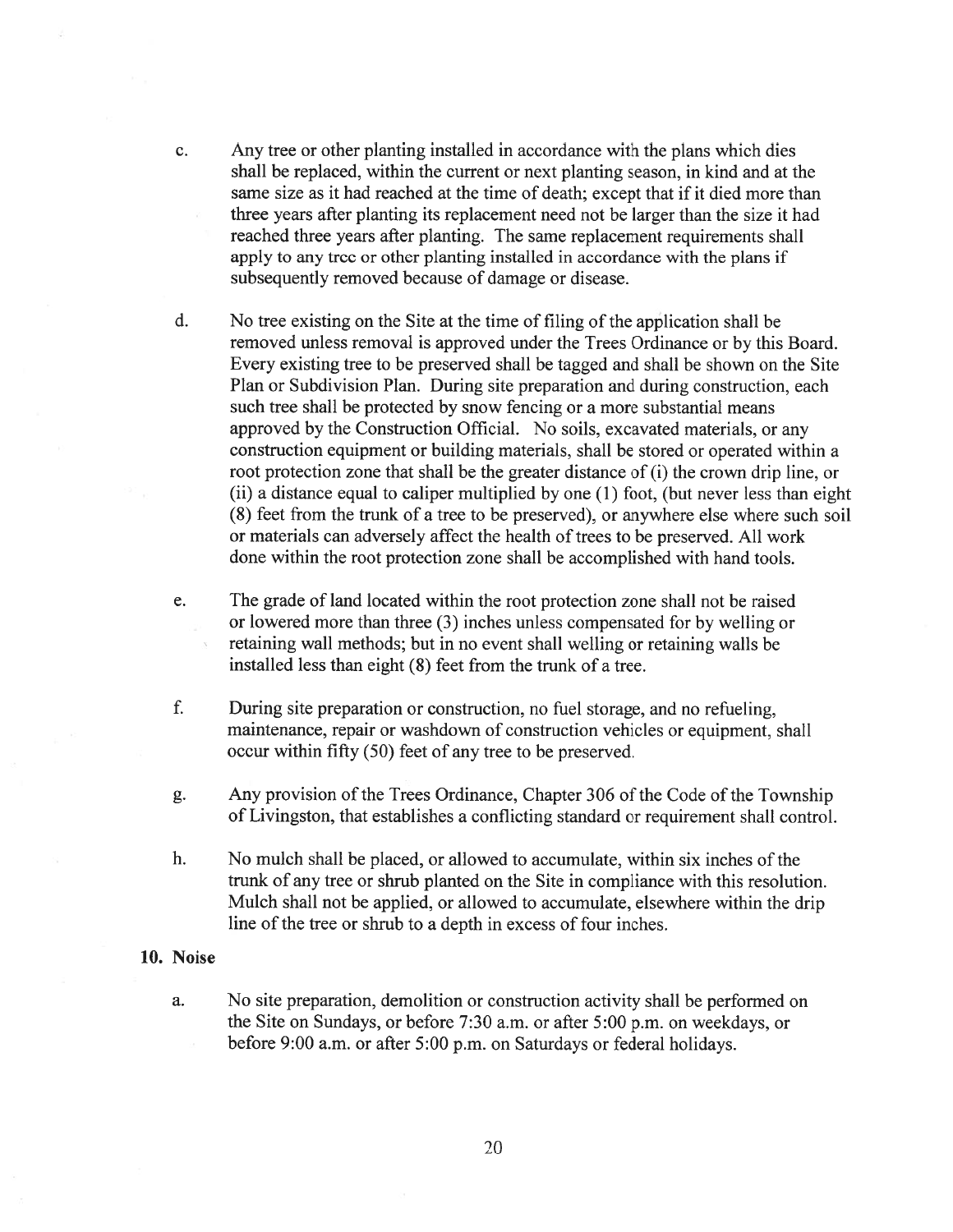- b. All vehicles and motorized machinery operated on the Site shall be equipped with properly operating mufflers.
- c. No site preparation, demolition or construction activity (other than authorized blasting) shall produce, at the property line, (i) continuous airborne sound at <sup>a</sup> sound level in excess of 65 dBa, or which has an octave band sound pressure level in decibels which exceeds the standards provided in 32 N.J.R. 2230 et. seq., or (ii) impulsive sound in air which has <sup>a</sup> peak sound pressure level in excess of 80 decibels, or (iii) impulsive sound in air which repeats more than four times in any hour and has <sup>a</sup> peak sound pressure level in excess of 50 decibels.
- d. Relief from these noise conditions may be permitted, temporarily, by the Township Engineer upon his finding that <sup>a</sup> circumstance constituting an emergency exists and necessitates such permission.

### 11. Other Governmental Approvals

- a. Applicant shall comply with all applicable Federal, State and local laws and regulations and obtain any other governmental approvals required for implementation of this application as approved. If any other governmental agency or authority grants <sup>a</sup> waiver of or variance from any law, rule or regulation, or imposes any condition or requirement, which affects this approval or any of the conditions contained herein, then this Board shall have the right to review such action as it relates to this Board's approval or conditions and to modify, amend or revoke its approval and/or conditions.
- b. No Township permit for demolition of any structure, or preparation of the Site or construction of any improvement shall be issued until proof of reques<sup>t</sup> for such required approvals and any action thereupon, shall have been presented to the Construction Official and the Board Secretary by the Applicant.

# 12. Paving and Sidewalks

- a. Applicant shall install the top course of street paving:
	- (1) For residential development not later than the earlier of three (3) years after the issuance of the first Certificate of Occupancy or three (3) months after fifty percen<sup>t</sup> (50%) of residential units have received Certificates of Occupancy.
	- (2) For non-residential or mixed-use development, prior to issuance of the first Certificate of Occupancy.

b. All manholes, catch basins, and driveway curbs shall be ramped until the top course of street paving has been installed.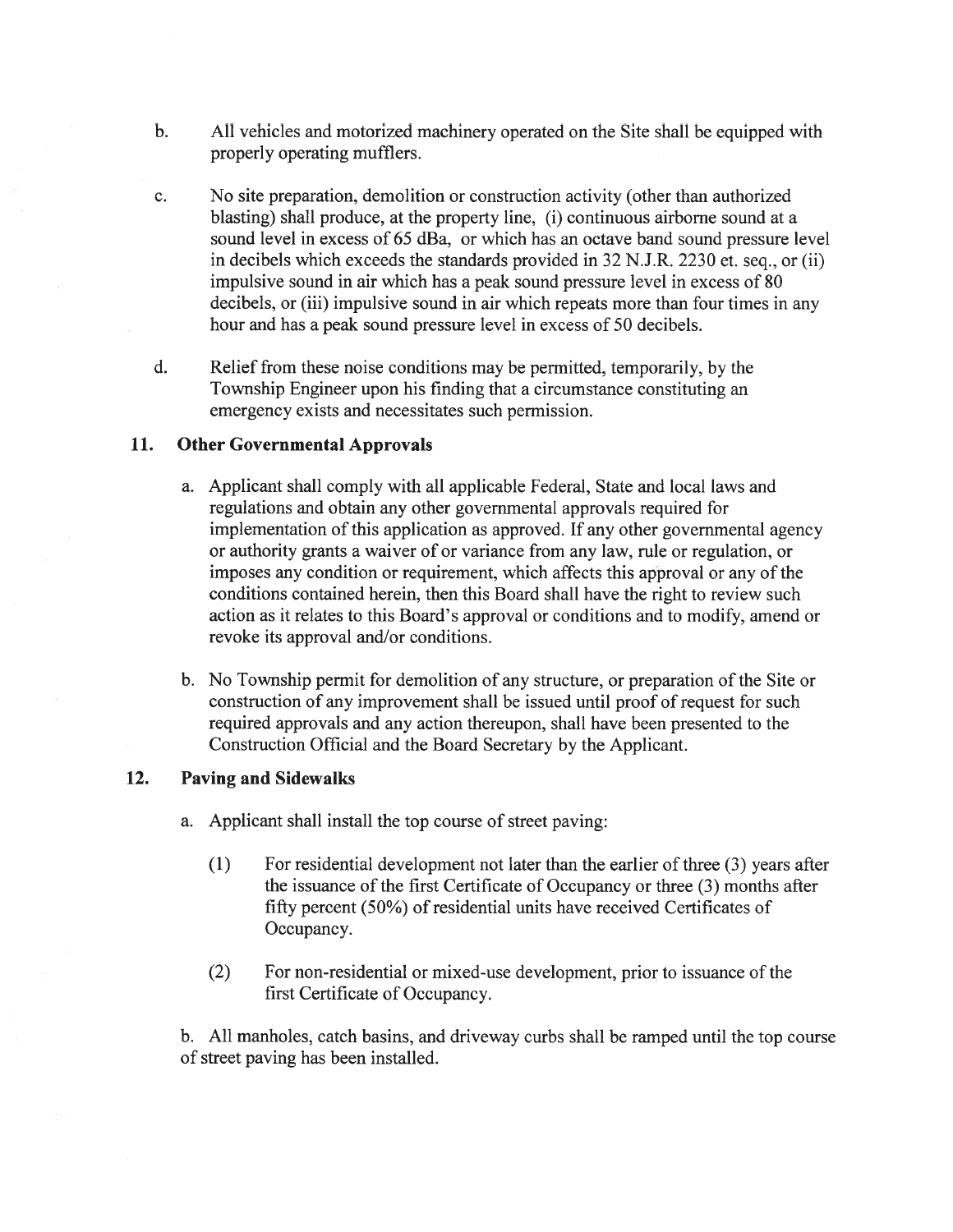c. All sidewalks shall be constructed of concrete or of non-asphalt payers and shall be not less than four feet wide in <sup>a</sup> residence district or five feet wide in the Business Improvement District. Existing sidewalks that do not meet prior Township Code requirements shall be replaced to the standard for the new sidewalks.

### 13. Signs

The Board retains jurisdiction over any and all signs until the final Certificate of Occupancy has been issued.

### 14. Traffic and Parking Safety and Enforcement

- a. At the time of applying for <sup>a</sup> building permit the Applicant shall submit proof of having filed <sup>a</sup> written reques<sup>t</sup> pursuan<sup>t</sup> to, and in accordance with, N.J.S.A. 39:5A-l, requesting that N.J.S.A. 39:1-1 et seq. be made applicable to the roads, streets, driveways, parking areas, etc. within the Site. The Applicant shall provide proof of the governmental action on such reques<sup>t</sup> to the Construction Official prior to issuance of the final Certificate of Occupancy.
- b. Lines of sight established for entrance and exit driveways of the Site shall be shown on the as-built site plans, and no structures, trees or plants that would interfere with such lines of sight shall be permitted at any time.
- c. All traffic and parking provisions in the approved site plans or otherwise required by the Board's resolution shall be accomplished prior to issuance of the first Certificate of Occupancy.
- d. The Applicant shall comply with State law and applicable Township ordinances regarding handicapped parking and shall maintain such spaces and all the traffic and parking signage and markings on the Site in good order and repair.

### 15. Utilities for Site Plans and Major Subdivisions

Applicant shall constmct all utilities underground as required by law, and shall submit to the Engineering Department <sup>a</sup> written instrument from each serving utility evidencing full compliance with this condition and with Township Code §170-73.A.(l7) before issuance of any Certificate of Occupancy.

### 16. Wetlands

- a. Applicant shall insert on the final subdivision map and/or site plan <sup>a</sup> metes and bounds description of all wetlands, wetlands transition areas. and buffers on the Site.
- b. Where applicable, each deed for <sup>a</sup> lot, and the subdivision <sup>p</sup>lat, shall contain the following language: "The lands designated herein contain wetlands and wetlands transition areas. There shall be no disturbance of any kind as to any wetlands or